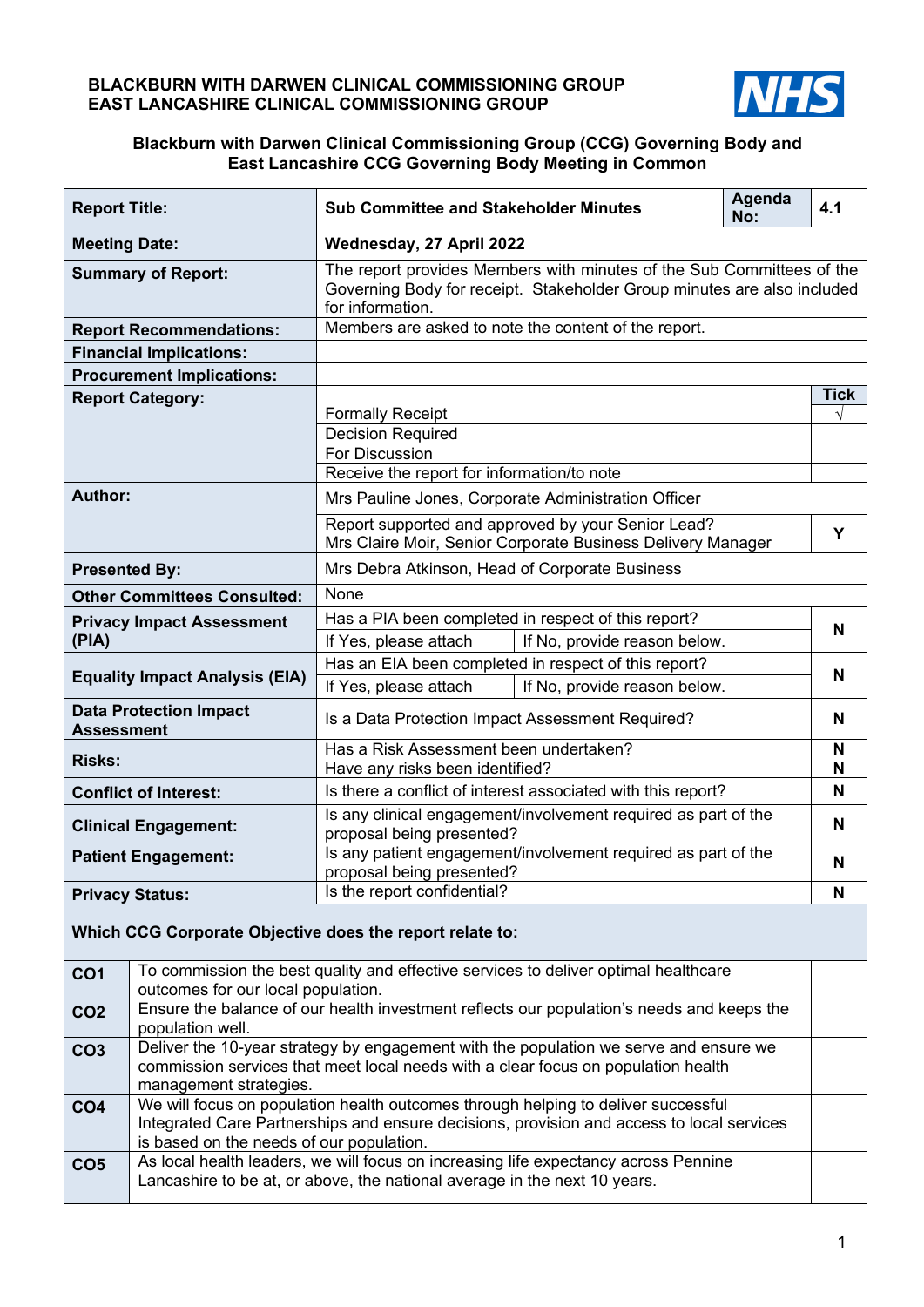

## **Agenda Item No: 4.1**

# **BLACKBURN WITH DARWEN CCG GOVERNING BODY AND EAST LANCASHIRE CCG GOVERNING BODY MEETING IN COMMON**

# **Wednesday, 27th April 2022**

# **Sub Committee and Stakeholder Group Minutes**

## **1. Introduction**

1.1 The report provides Members with minutes of the Sub Committees of the Governing Bodies for receipt. Stakeholder Group minutes are also included for information.

### **2. Pennine Lancashire (PL)**

- 2.1 **Blackburn with Darwen CCG Audit Committee: Chair Mr Paul Hinnigan**  There are no ratified minutes available since the last meeting held on  $17<sup>th</sup>$  February 2022. The minutes will be ratified at the May meeting.
- 2.2 **East Lancashire CCG Audit Committee: Chair Mr David Swift**  The ratified minutes of the meeting held on 22<sup>nd</sup> March 2022 are attached at Appendix A.
- 2.3 **PL Quality Committee: Chair Dr Geraint Jones**  There are no ratified minutes available since the last meeting held on 16<sup>th</sup> March 2022. The minutes will be ratified at the June meeting.
- 2.4 **Primary Care Committee: Chair Mr Graham Burgess**  The ratified minutes of the PL Primary Care Committees Meeting in Common held on 22nd February 2022 are attached at Appendix B.

### **3. Stakeholder Groups**

- 3.1 The following Stakeholder Committee minutes are attached at Appendix C for information:
	- **a. Strategic Commissioning Committee:** The minutes of the last meeting held on 10<sup>th</sup> March 2022 are not yet available for review.
	- **b. Integrated Care System Board:** The minutes of the last meeting held on 2<sup>nd</sup> March 2022 are not yet available for review.
	- **c. Special Educational Needs and Disability (SEND) Partnership Board:** The minutes of the last meeting held on 20<sup>th</sup> January 2022 are not yet available for review.
	- **d. Blackburn with Darwen Health and Wellbeing Board:** The ratified minutes of the meeting on 30<sup>th</sup> November 2021 are attached.
	- **e. Lancashire Health and Wellbeing Board:** The ratified minutes of the meeting held on 25<sup>th</sup> January 2022 are attached.

### **4. Recommendations**

4.1 Members are asked to note the content of the report.

**DEBRA ATKINSON Head of Corporate Business**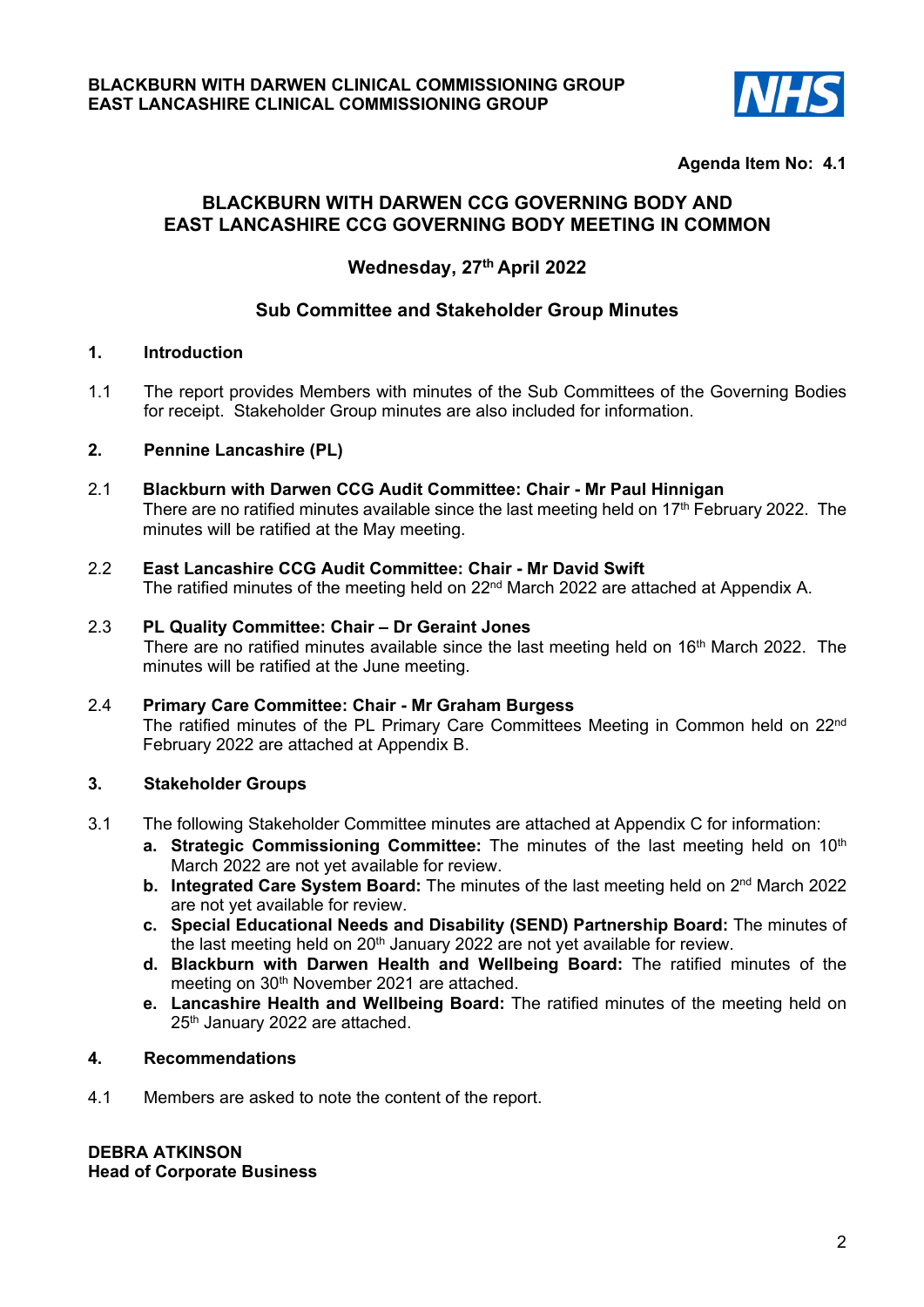

# **AUDIT COMMITTEE**

### **Minutes of the meeting held on Tuesday, 22 March 2022 Meeting was held via MS Teams**

| <b>PRESENT:</b>       |                                            |
|-----------------------|--------------------------------------------|
| Mr. David Swift       | Chair, Lay Member Governance & Audit       |
| Dr Santhosh Davis     | GP, Clinical Lead, Burnley                 |
| Dr. Paul Taylor       | <b>Secondary Care Doctor</b>               |
|                       |                                            |
| <b>IN ATTENDANCE:</b> |                                            |
| Mrs. Kirsty Hollis    | <b>Chief Finance Officer</b>               |
| Mrs. Claire Moir      | Senior Corporate Business Delivery Manager |
| Ms. Sarah Ironmonger  | Engagement Lead, Grant Thornton            |
| Ms. Sophia Iqbal      | Audit Manager, Grant Thornton              |
| Mrs. Louise Cobain    | Director of Assurance, MIAA                |
| Mr. Michael McCarthy  | Technology Risk Assurance Manager, MIAA    |
| Mrs. Anne Holden      | <b>Corporate Administration Officer</b>    |
|                       |                                            |
| <b>APOLOGIES:</b>     |                                            |
| Mr. Paul Bell         | Senior Anti-Fraud Manager, MIAA            |
| Mrs Debra Chew        | <b>Executive Assistant</b>                 |

| <b>Minute</b><br>Ref: |                                                                                                                                                                                                                                                                        | <b>ACTION</b> |
|-----------------------|------------------------------------------------------------------------------------------------------------------------------------------------------------------------------------------------------------------------------------------------------------------------|---------------|
| 22:020                | <b>WELCOME, INTRODUCTIONS &amp; CHAIRS UPDATE</b>                                                                                                                                                                                                                      |               |
|                       | The Chair welcomed everyone to the meeting of the Clinical Commissioning<br>Group's (CCG's) Audit Committee (AC).                                                                                                                                                      |               |
|                       | With regards to the administration of the meeting using MS Teams, the Chair<br>requested members :<br>be on mute unless speaking.<br>to raise any questions by using the chat or hands up facility.                                                                    |               |
| 22:021                | APOLOGIES FOR ABSENCE/CONFIRMATION OF QUORACY                                                                                                                                                                                                                          |               |
|                       | Apologies were received from Mr Paul Bell and Mrs Debra Chew. The meeting<br>was confirmed as quorate.                                                                                                                                                                 |               |
| 22:022                | <b>DECLARATIONS OF INTEREST</b>                                                                                                                                                                                                                                        |               |
|                       | The Chair invited members to declare any interests they may have in relation to<br>items on the agenda.                                                                                                                                                                |               |
|                       | No declarations of interest were made.                                                                                                                                                                                                                                 |               |
|                       | Declarations declared by CCG staff are listed in the CCG's Registers of<br>Interests. The Registers are available, either via the Secretary to the GB, or on<br>the CCG website via the following link:<br>https://eastlancsccq.nhs.uk/about-us/registers-of-interests |               |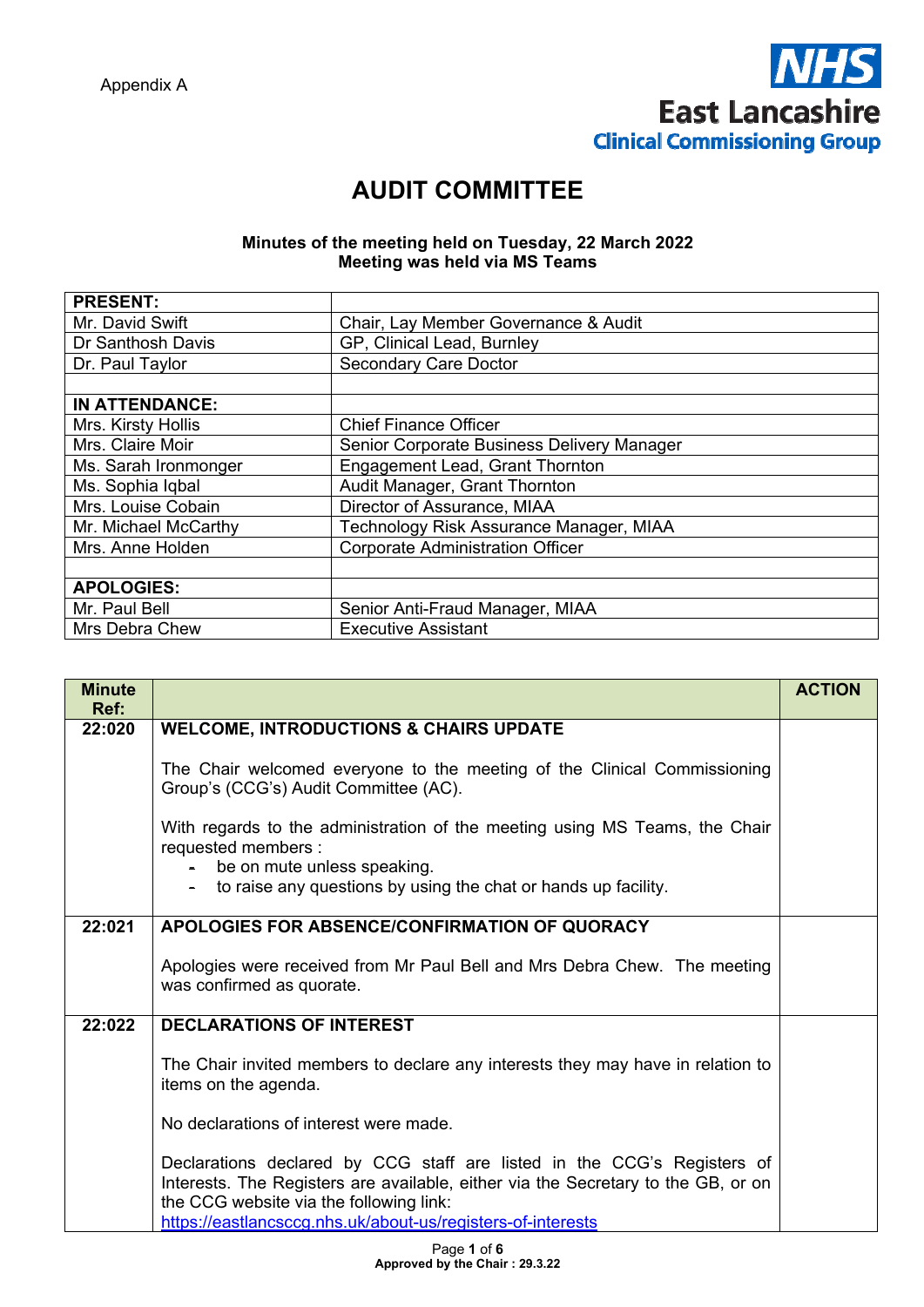|        | The Chair reminded members that they should, if appropriate, make a<br>declaration should a conflict emerge during the meeting.                                                                                                                                                                                                                                                                       |    |
|--------|-------------------------------------------------------------------------------------------------------------------------------------------------------------------------------------------------------------------------------------------------------------------------------------------------------------------------------------------------------------------------------------------------------|----|
| 22:023 | <b>MINUTES OF MEETING 15 FEBRUARY 2022</b>                                                                                                                                                                                                                                                                                                                                                            |    |
|        | <b>RESOLVED:</b> The minutes for the meeting held on 15 February 2022 were<br>approved as an accurate reflection of the meeting.                                                                                                                                                                                                                                                                      |    |
| 22:024 | <b>ACTION MATRIX</b>                                                                                                                                                                                                                                                                                                                                                                                  |    |
|        | MINUTE 21.055 EXTERNAL AUDIT FINDINGS REPORT<br>The Chair queried if there was a signed three year BCF Agreement for<br>2021/2022 in place.                                                                                                                                                                                                                                                           |    |
|        | Mrs. Hollis advised an agreement had not yet been signed for 2021/2022 and<br>was in contact with the lead organization, Chorley, South Ribble and Greater<br>The delay was with LCC. Wider discussions with<br>Preston CCG's.<br>Mr Neil Kissock were taking place to try to move forward.                                                                                                           |    |
|        | Mrs. Hollis was aware the signing of the BCF was a significant recommendation<br>via External Audit that was also highlighted within the VfM Audit Findings Report.                                                                                                                                                                                                                                   |    |
|        | There had been minor changes to the agreement. Other areas had put in<br>additional money into the BCF that required clarity. Mrs. Hollis advised there<br>were no issues from an East Lancashire perspective.<br>ACTION: Mrs. Hollis would liaise once again with Kathryn Disley, CFO at<br>Chorley and South Ribble, and Greater Preston CCGs.                                                      |    |
|        | 15.2.22: Mrs Hollis confirmed the issues are now resolved and the BCF<br>Agreement was now awaiting signature.<br>ACTION: Mrs Hollis to share update when received.                                                                                                                                                                                                                                   |    |
|        | 22.3.22: Mrs Hollis confirmed the BCF Agreement for 2019/20 and 2020/21<br>would be signed and sealed later in the week. The 2021/22 agreement would<br>be issued following this and signed in early April.                                                                                                                                                                                           | ΚH |
|        | MINUTE 21.074 INTERNAL AUDIT FOLLOW-UP REPORT                                                                                                                                                                                                                                                                                                                                                         |    |
|        | <b>Data Protection Toolkit</b><br>Mrs. Louise Cobain advised there were discussions with NHS Digital mid<br>September 2021 to obtain further clarity in terms of DSPT but at present<br>completion was required by 31 March 2022.<br>ACTION: Output via IT Auditors required by 31 March 2022.                                                                                                        | LC |
|        | 22.3.22: Mrs Hollis confirmed a very positive outcome from discussions and<br>confirmed the Toolkit would be completed by 31 March. COMPLETE                                                                                                                                                                                                                                                          |    |
|        | <b>MINUTE 21.074 INTERNAL AUDIT FOLLOW-UP REPORT</b>                                                                                                                                                                                                                                                                                                                                                  |    |
|        | <b>Data Protection Toolkit</b><br>The Chair questioned the detail recorded in the report around the QiPP<br>assessment. Mrs. Kirsty Hollis advised the detail was correct at the time of issue<br>but that moving into 2022/2023 in particular and into H2 of 2021/2022 there was<br>now a requirement to deliver QIPP. Also queried if the Management Response<br>should be updated to reflect same. |    |
|        | <b>ACTION: Mrs. Kirsty Hollis would review and further advise.</b>                                                                                                                                                                                                                                                                                                                                    | KH |
|        | 15.2.22: Mrs Hollis advised that the Data Protection Toolkit was not mandatory<br>for 2021/22 but as a cohort of CCGs, this was agreed this is an important piece                                                                                                                                                                                                                                     |    |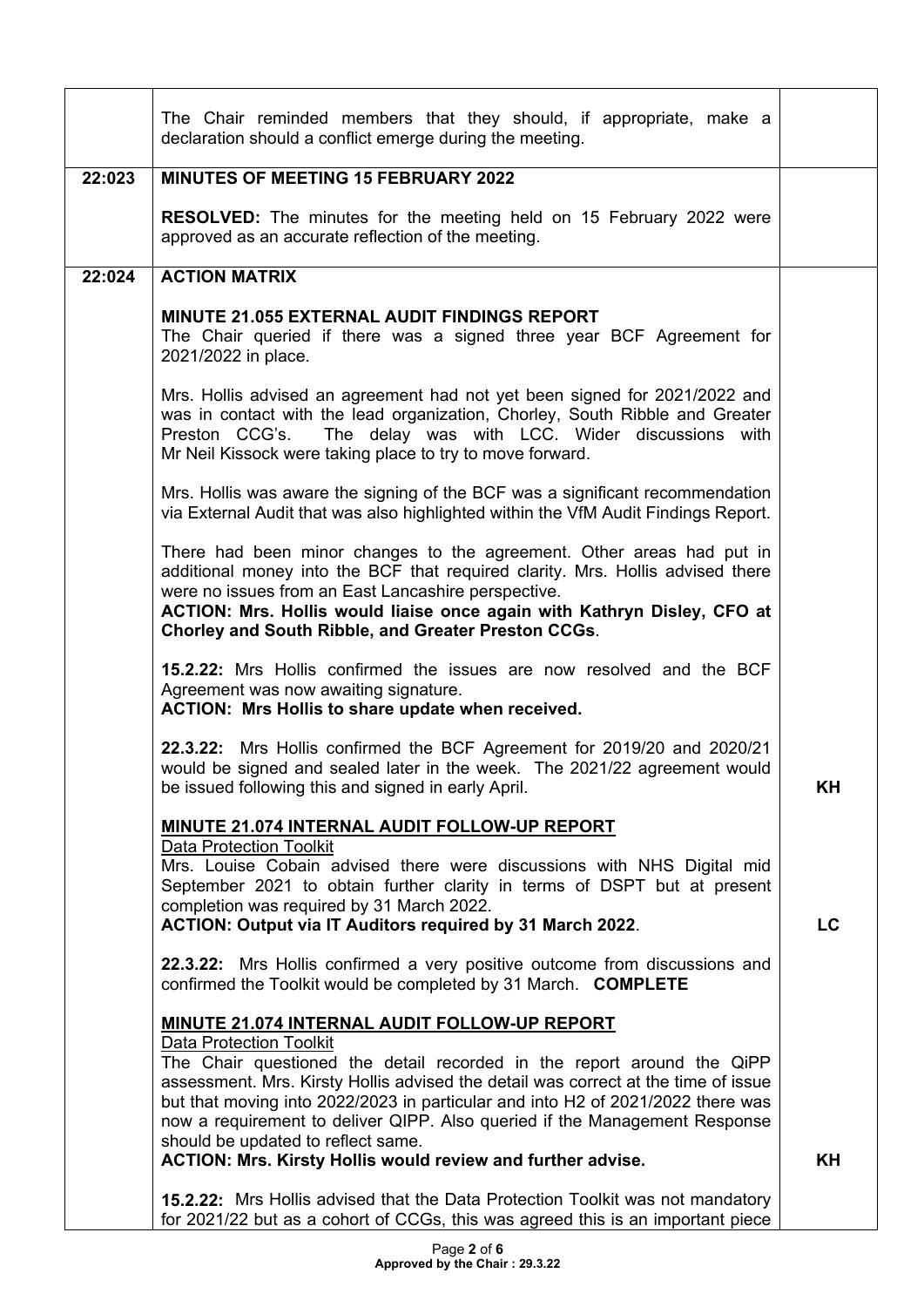|        | of work to complete and will provide significant evidence as part of CCG<br>closedown. Working to 31 March 2022 completion date.                                                                                                                                                                                                                                                                                                                                                                                                                                                                                                                                                                                                                                                                                                                                                                               |    |
|--------|----------------------------------------------------------------------------------------------------------------------------------------------------------------------------------------------------------------------------------------------------------------------------------------------------------------------------------------------------------------------------------------------------------------------------------------------------------------------------------------------------------------------------------------------------------------------------------------------------------------------------------------------------------------------------------------------------------------------------------------------------------------------------------------------------------------------------------------------------------------------------------------------------------------|----|
|        | <b>MINUTE 21.098 DATE &amp; TIME OF NEXT MEETING</b><br>Mrs. Kirsty Hollis advised that leading up to closedown there would be<br>requirements to put through the Audit Committee against the External Audit<br>Workplan that would be provided in February 2022.<br>A strong programme of work was required between January and March 2022.<br>Mrs. Hollis advised meetings would be arranged mid monthly in January,<br>February and March 2022 for actions required via the Audit Committee.<br><b>ACTION: Mrs. Debra Chew would co-ordinate dates.</b><br>Mrs Chew was scheduling these dates and would advise Members when<br>confirmed.<br>May & June meetings - sign off Annual Report & Accounts<br>June meeting to include discussion regarding handover to the ICB Audit<br>Committee to provide history and knowledge of the Accounts. Mrs Hollis<br>is leading this as CFO lead for CCG closedown. |    |
|        | Future meeting dates confirmed as 22 March, 19 April, 24 May and 14 June, all<br>$1:30 - 3$ pm. COMPLETE                                                                                                                                                                                                                                                                                                                                                                                                                                                                                                                                                                                                                                                                                                                                                                                                       |    |
|        | MINUTE 22:014 Internal Audit Progress Report<br>Update on spot checks to be included in the report to the next meeting.<br>- Head of Internal Audit Opinion to be shared with Mrs Hollis and Audit<br>Committee Members for review in advance of the deadline of 11 March 2022.                                                                                                                                                                                                                                                                                                                                                                                                                                                                                                                                                                                                                                |    |
|        | 22.3.22 Mr McCarthy confirmed the Head of Internal Audit Opinion was<br>submitted to NHSE within the timeframe. COMPLETE                                                                                                                                                                                                                                                                                                                                                                                                                                                                                                                                                                                                                                                                                                                                                                                       | MМ |
|        |                                                                                                                                                                                                                                                                                                                                                                                                                                                                                                                                                                                                                                                                                                                                                                                                                                                                                                                |    |
| 22:025 | <b>MATTERS ARISING</b>                                                                                                                                                                                                                                                                                                                                                                                                                                                                                                                                                                                                                                                                                                                                                                                                                                                                                         |    |
|        | There were no matters arising that were not listed on the Action Matrix.                                                                                                                                                                                                                                                                                                                                                                                                                                                                                                                                                                                                                                                                                                                                                                                                                                       |    |
| 22:026 | <b>FINANCE REPORT - MONTH 11</b>                                                                                                                                                                                                                                                                                                                                                                                                                                                                                                                                                                                                                                                                                                                                                                                                                                                                               |    |
|        | In presenting the financial position statement for Month 11, Mrs Hollis, Chief<br>Finance Officer confirmed the CCG was on track to deliver a balanced position<br>at year end, advising that conversations were taking place on a daily basis to<br>manage this.                                                                                                                                                                                                                                                                                                                                                                                                                                                                                                                                                                                                                                              |    |
|        | 22:026.1 Allowable Deficit Position                                                                                                                                                                                                                                                                                                                                                                                                                                                                                                                                                                                                                                                                                                                                                                                                                                                                            |    |
|        | The CCG was reporting a forecast deficit of $E2,109k$ relating to the technical<br>adjustment in relation to a pre-payment for prescribing, noting this formed part of<br>the ISA260 report from external auditors during the previous two financial years.<br>Discussions are ongoing with NHSE as to whether there will be revenue<br>resource limit adjustments to negate the deficit.                                                                                                                                                                                                                                                                                                                                                                                                                                                                                                                      |    |
|        | Mrs Hollis confirmed the CCG has now accepted the auditors view and will not<br>amend the in-year prescribing estimate for the pre-payment and will post a<br>deficit for the year ending 2021/22. This decision is supported by NHS E/I and<br>will not be considered financial failure, nor will it trigger any regulatory action<br>from NHSE/I.                                                                                                                                                                                                                                                                                                                                                                                                                                                                                                                                                            |    |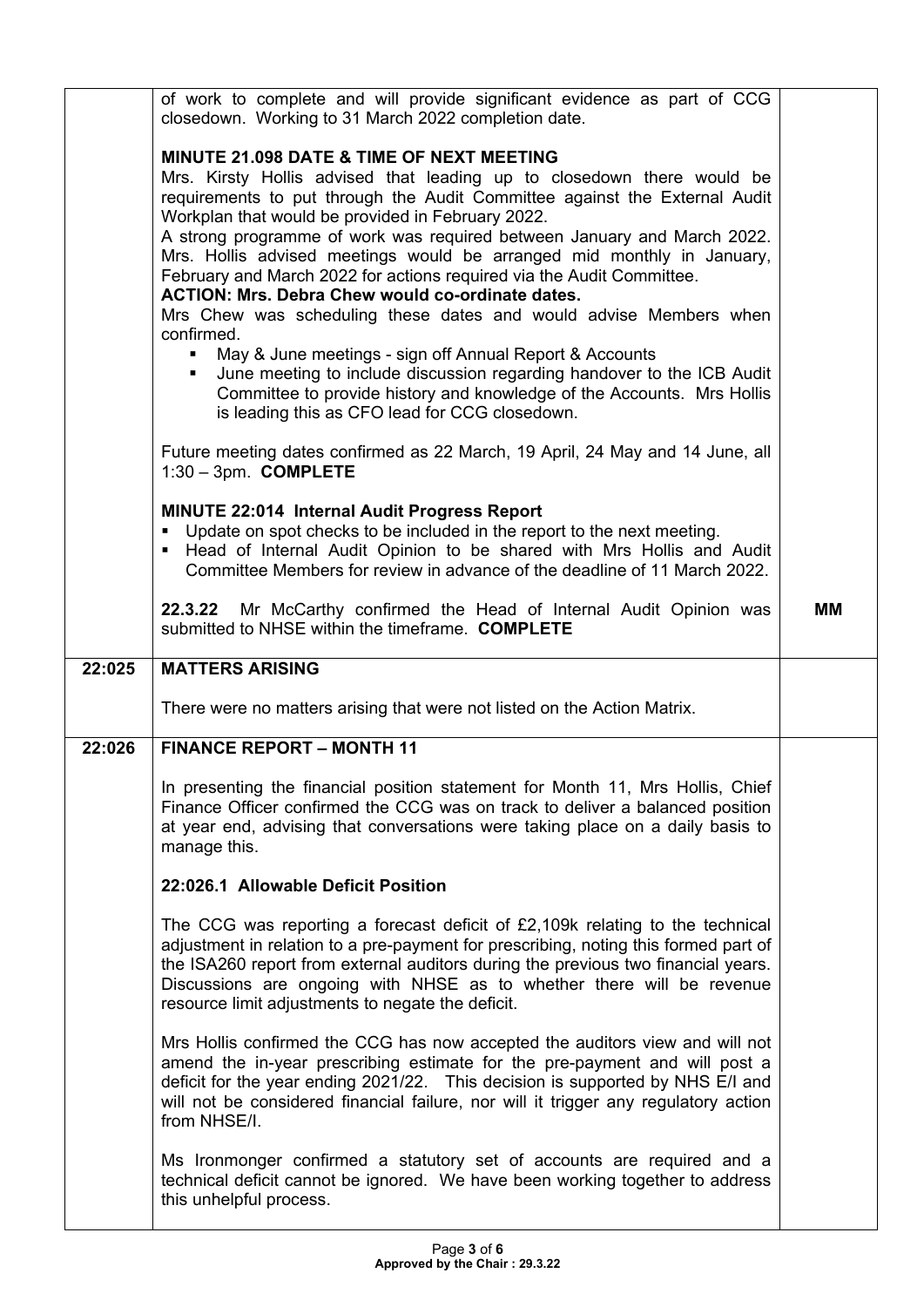|        | Mrs Hollis confirmed the support gained from External Auditors has enabled the<br>CCG to get this headway to get a reversal of the decision regarding doing late<br>revenue resource transfers, added weight to the argument.                                                                                                                          |  |
|--------|--------------------------------------------------------------------------------------------------------------------------------------------------------------------------------------------------------------------------------------------------------------------------------------------------------------------------------------------------------|--|
|        | RESOLVED: That the AC noted the information provided.                                                                                                                                                                                                                                                                                                  |  |
| 22:027 | <b>ANTI BRIBERY AND CORRUPTION POLICY</b>                                                                                                                                                                                                                                                                                                              |  |
|        | Mrs Claire Moir, Senior Corporate Business Delivery Manager presented the<br>Anti Bribery and Corruption Policy which had been reviewed and updated by<br>Paul Bell from MIAA and included his contact details, following the retirement of<br>David Alford. Hyperlinks had been included and any further changes were<br>highlighted in yellow.       |  |
|        | The Policy aligned to the BwD CCG policy, the only change being the contact<br>details included Mr Darrell Davis for BwD CCG.                                                                                                                                                                                                                          |  |
|        | As part of the closedown due diligence work, a register of all policies held by the<br>CCG will be compiled for transfer to the ICB.                                                                                                                                                                                                                   |  |
|        | RESOLVED: That the AC receive the updated policy.                                                                                                                                                                                                                                                                                                      |  |
| 22:028 | <b>EXTERNAL AUDIT QUESTIONS OF MANAGEMENT</b>                                                                                                                                                                                                                                                                                                          |  |
|        | Mrs Hollis advised that each year the CCG is required to respond to a series of<br>governance related questions, confirming that Mrs Deidre Lewis had undertaken<br>a significant amount of the work in providing the responses, which had been<br>shared with the Committee.                                                                          |  |
|        | She confirmed there was nothing significant or different to the responses<br>provided in previous years, other than the change for the basis of prescribing<br>which will no longer include pre-payment.                                                                                                                                               |  |
|        | <b>RESOLVED:</b> that the AC confirm approval of the responses to be submitted as<br>part of the final Audit process.                                                                                                                                                                                                                                  |  |
|        | 22:028.1 Going Concern                                                                                                                                                                                                                                                                                                                                 |  |
|        | Members were advised that each year there is a need to run an assessment as<br>to whether it is consider the CCG will continue as a public sector going concern<br>and continue operating indefinitely unless there is evidence to the contrary.                                                                                                       |  |
|        | Mrs Hollis confirmed that for 2021/22 the CCG has operated as a going concern<br>and has met all financial obligations so far. Performance against the Better<br>Payment Practice Code is excellent, the CCG has stayed within the maximum<br>cash draw down and will deliver within the revenue resource limit,<br>notwithstanding the deficit issue. |  |
|        | As the CCG is to be dissolved in the next three months, all functions and service<br>delivery will transfer as a going concern by Transfer Order to the ICB. Mrs Iqbal<br>confirmed this statement was correct and the same question is being asked of all<br>CCGs.                                                                                    |  |
|        | It was noted there were typos in the first section of the management response,<br>which would be amended.                                                                                                                                                                                                                                              |  |
|        | Dr Taylor pointed out that the Remuneration Committee had not met since<br>November 2021 and asked what would happen to the remuneration of the                                                                                                                                                                                                        |  |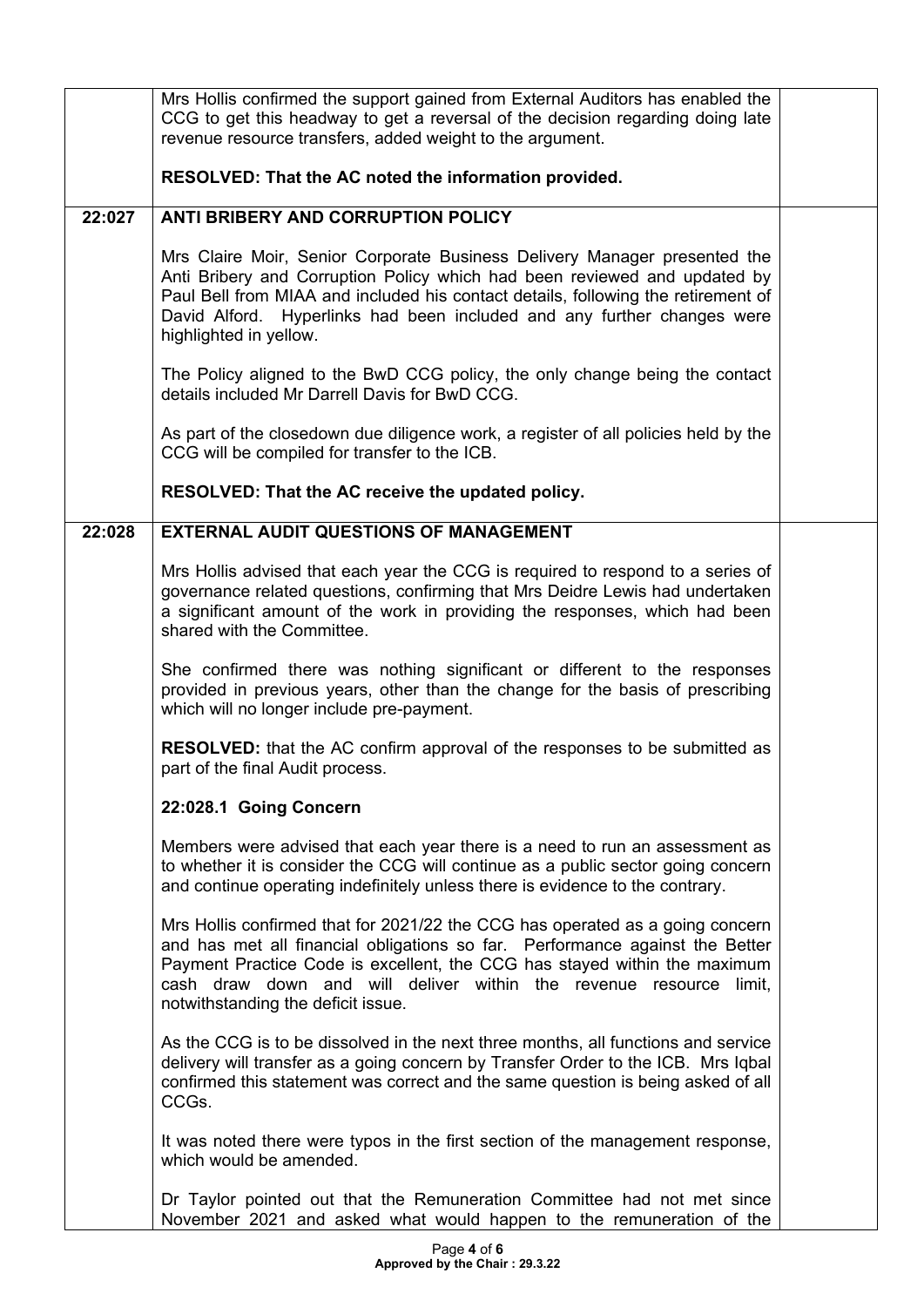|        | Executive Team at the start of the next financial year. The Chair confirmed the<br>Remuneration Committee will remain a statutory function and retain its powers<br>until the end of June. He suggested raising this at the Governing Body meeting<br>the following day.                                                                                                  |    |
|--------|---------------------------------------------------------------------------------------------------------------------------------------------------------------------------------------------------------------------------------------------------------------------------------------------------------------------------------------------------------------------------|----|
|        | Mrs Hollis declared an interest in this discussion as an Executive Director.                                                                                                                                                                                                                                                                                              |    |
|        | <b>RESOLVED:</b> that Members supported the proposals that the CCG is a going<br>concern from an accountancy perspective.                                                                                                                                                                                                                                                 |    |
| 22:029 | <b>INTERNAL AUDIT</b>                                                                                                                                                                                                                                                                                                                                                     |    |
|        | Mr Michael McCarthy confirmed the Financial Systems report was now finalised<br>and the assurance opinion was high with the payroll system receiving a<br>substantial assurance opinion.                                                                                                                                                                                  |    |
|        | Mrs. Louise Cobain had issued a briefing to each of the CCGs regarding an<br>update in terms of the local transition assurance role. She confirmed that MIAA<br>are satisfied that processes are in place for CCG closedown and at system level.<br>All elements will be included in the final Head of Internal Audit Opinion.                                            |    |
|        | The Chair referred to the Amber rating in respect of Col training, Mrs Moir<br>confirmed this was a true and fair view. In terms of the Finance Systems report,<br>he felt the assurance opinion was very pleasing given the challenges teams<br>have been working with.                                                                                                  |    |
|        | There was a query relating to payroll forms being signed off by ESR teams. This<br>had been raised and the CSU have been asked to provide assurance that<br>correct processes are followed.                                                                                                                                                                               |    |
|        | <b>ACTION:</b> The Financial Systems reports would be presented to the next Audit<br>Committee.                                                                                                                                                                                                                                                                           | MМ |
|        | <b>RESOLVED:</b> that Members receive the report.                                                                                                                                                                                                                                                                                                                         |    |
| 22:030 | PL QUALITY COMMITTEE MINUTES                                                                                                                                                                                                                                                                                                                                              |    |
|        | Dr Taylor confirmed that the Quality Team are working hard and an Extra<br>Ordinary meeting of the PL Quality Committee was scheduled the following<br>week to discuss the way forward.                                                                                                                                                                                   |    |
|        | RESOLVED: that Members receive the ratified minutes of the PL Quality<br>Committee of 19 January and 16 February 2022.                                                                                                                                                                                                                                                    |    |
| 22:031 | <b>ANY OTHER BUSINESS</b>                                                                                                                                                                                                                                                                                                                                                 |    |
|        | 22:031.1 New Items for Inclusion on the Risk Register<br>There were no new items for inclusion on the Corporate Risk Register.                                                                                                                                                                                                                                            |    |
|        | 22:031.2 Retirements<br>Mrs Hollis advised that as we move to the 31 March a number of staff members<br>who have had a significant input into the Audit Committee will be retiring. She<br>wished to acknowledge the work of Mrs Deidre Lewis, Deputy Director of<br>Finance and Mrs Anne Holden, Corporate Administration Officer and thanked<br>them for their support. |    |
|        | 22:031.3 Face to Face Meetings<br>Whilst recognising that the covid pandemic has not gone away, Dr Davis asked if                                                                                                                                                                                                                                                         |    |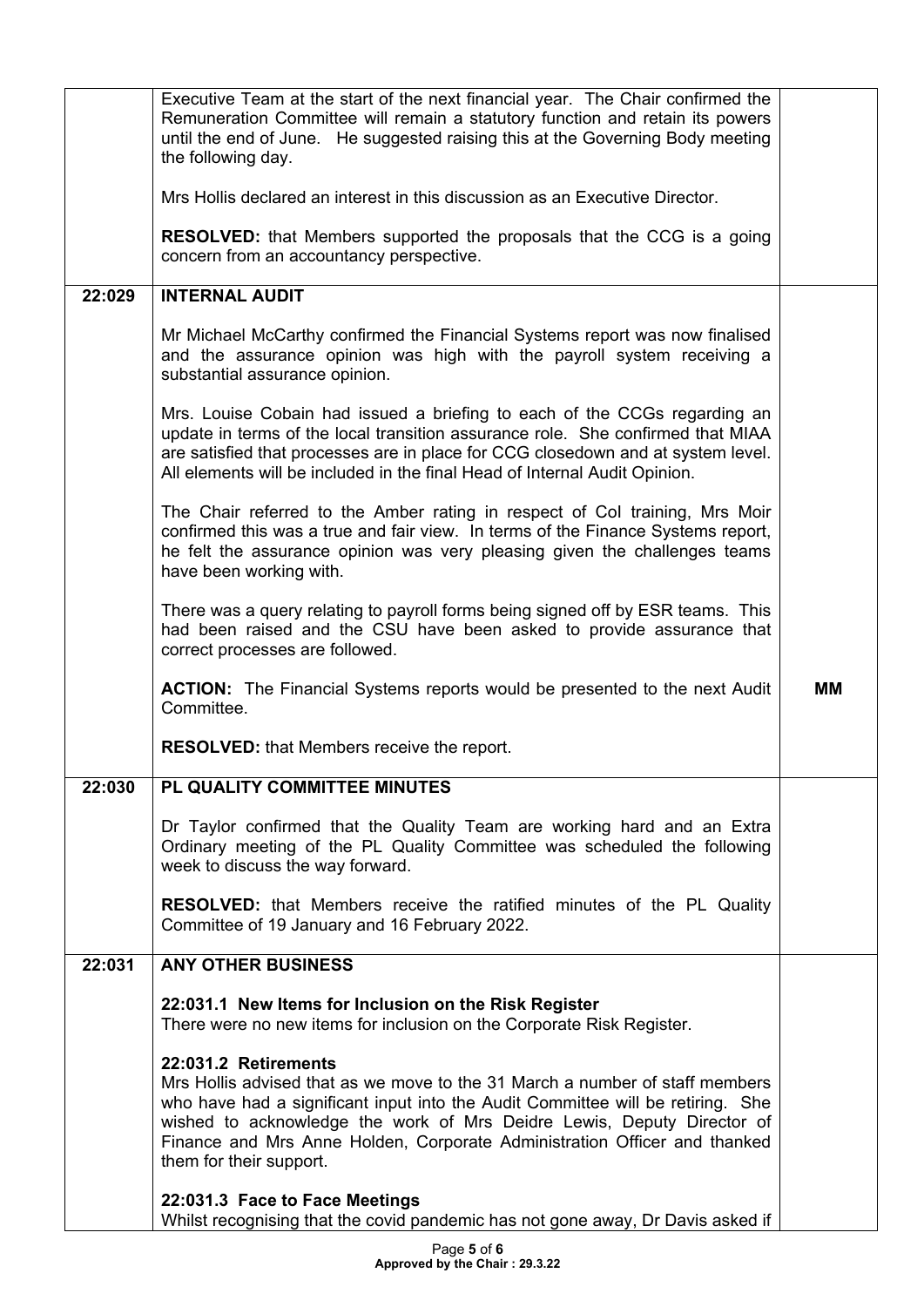|        | it would be possible to have a face to face meeting before the closure of the<br>CCG. The Chair advised that consideration was being given to holding the<br>Governing Body meeting in June as a face to face meeting. He would discuss<br>this further and confirm arrangements for future Audit meetings.<br>There was no further business and the meeting closed at 1:55pm. |  |
|--------|--------------------------------------------------------------------------------------------------------------------------------------------------------------------------------------------------------------------------------------------------------------------------------------------------------------------------------------------------------------------------------|--|
| 22:032 | DATE AND TIME OF THE NEXT MEETING<br>The next meeting was confirmed as Tuesday, 19 April 2022 at 1:30pm.                                                                                                                                                                                                                                                                       |  |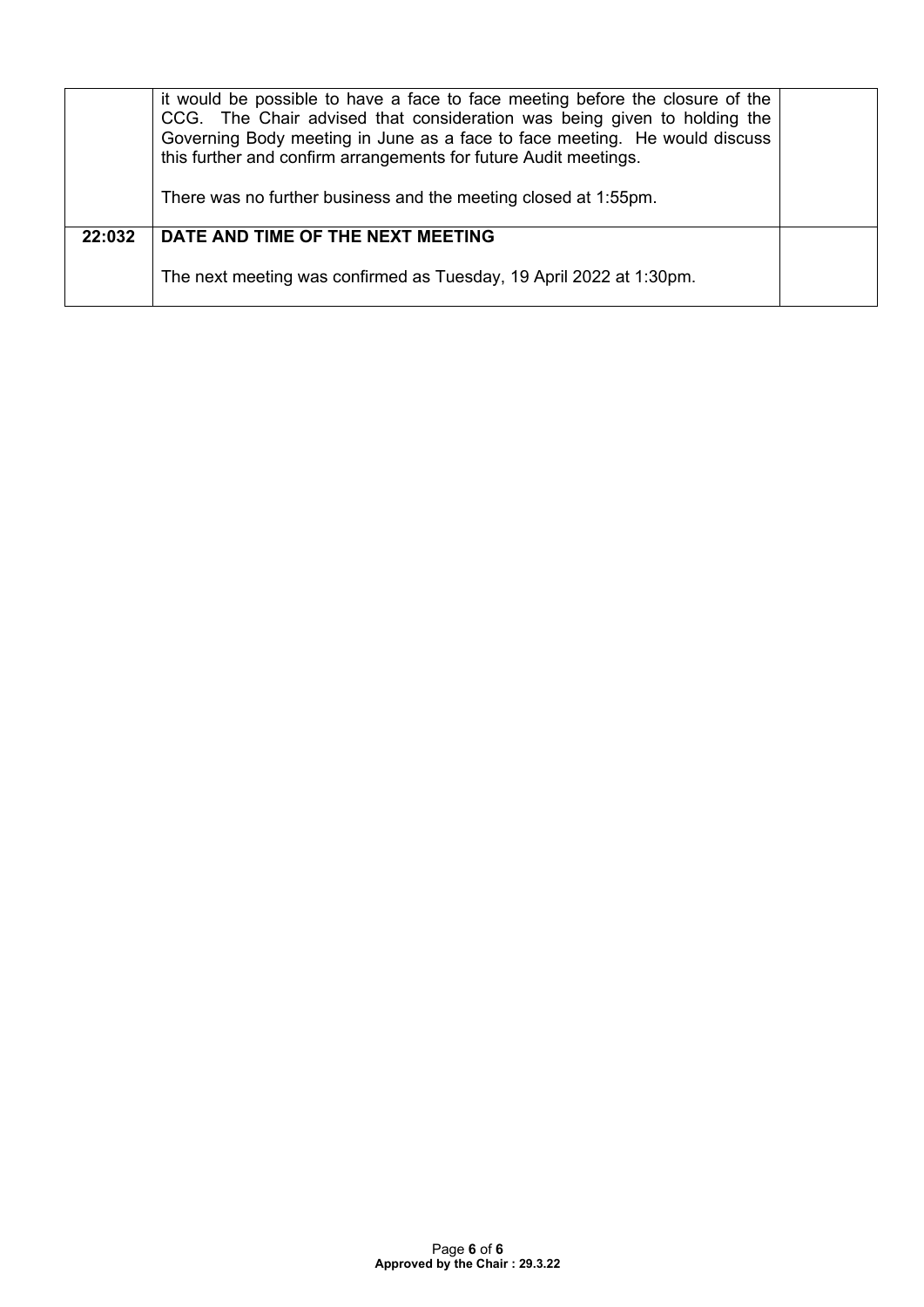

## **NHS Blackburn with Darwen Clinical Commissioning Group NHS East Lancashire Clinical Commissioning Group**

# **Pennine Lancashire Committees in Common**

#### **Minutes of the Blackburn with Darwen CCG Primary Care Co Commissioning Committee and East Lancashire CCG Primary Care Commissioning Committee held via MS Teams Tuesday 22nd February 2.30 – 4.30 p.m.**

| <b>Members</b>  |                                            |                                                                                                                                                                                                                                                                                                                                                  |               |
|-----------------|--------------------------------------------|--------------------------------------------------------------------------------------------------------------------------------------------------------------------------------------------------------------------------------------------------------------------------------------------------------------------------------------------------|---------------|
| <b>Present:</b> | <b>Blackburn with Darwen CCG</b>           |                                                                                                                                                                                                                                                                                                                                                  |               |
|                 | <b>Name</b>                                | <b>Title</b>                                                                                                                                                                                                                                                                                                                                     |               |
|                 | <b>Graham Burgess</b>                      | <b>BwD CCG Chair</b>                                                                                                                                                                                                                                                                                                                             |               |
|                 | <b>Nigel Horsfield</b>                     | <b>Lay Member</b>                                                                                                                                                                                                                                                                                                                                |               |
|                 | <b>Paul Hinnigan</b>                       | Lay Member Governance (Chair of Audit Committee)                                                                                                                                                                                                                                                                                                 |               |
| <b>Members</b>  | <b>East Lancashire CCG:</b>                |                                                                                                                                                                                                                                                                                                                                                  |               |
| <b>Present:</b> | <b>Name</b>                                | <b>Title</b>                                                                                                                                                                                                                                                                                                                                     |               |
|                 | <b>David Swift</b>                         | Lay Member, Governance - Vice Chair                                                                                                                                                                                                                                                                                                              |               |
|                 | <b>Kirsty Hollis</b>                       | <b>Chief Finance Officer</b>                                                                                                                                                                                                                                                                                                                     |               |
|                 | <b>Alex Walker</b>                         | <b>Director of Performance &amp; Delivery</b>                                                                                                                                                                                                                                                                                                    |               |
|                 | <b>Dr T Mackenzie</b>                      | <b>GP Locality Lead</b>                                                                                                                                                                                                                                                                                                                          |               |
|                 | <b>Mel Crabtree</b>                        | <b>Practice Manager</b>                                                                                                                                                                                                                                                                                                                          |               |
|                 | Dr A Bhat                                  | <b>GP Hyndburn</b>                                                                                                                                                                                                                                                                                                                               |               |
|                 | In Attendance                              |                                                                                                                                                                                                                                                                                                                                                  |               |
|                 | <b>Name</b>                                | <b>Title</b>                                                                                                                                                                                                                                                                                                                                     |               |
|                 | <b>Lisa Cunliffe</b>                       | <b>Senior Transformation, Quality and Delivery Manager</b>                                                                                                                                                                                                                                                                                       |               |
|                 | Dr S Gunn                                  | <b>PL GP Education Lead</b>                                                                                                                                                                                                                                                                                                                      |               |
|                 | <b>Collette Walsh</b>                      | <b>Deputy Director of Performance &amp; Delivery</b>                                                                                                                                                                                                                                                                                             |               |
|                 | <b>Sarah Danson</b>                        | <b>NHSE</b>                                                                                                                                                                                                                                                                                                                                      |               |
|                 | <b>Cath Lawless</b>                        | <b>Transformation Quality &amp; Delivery Support Officer</b>                                                                                                                                                                                                                                                                                     |               |
|                 | <b>Sarah Johns</b>                         | <b>BwD Healthwatch</b>                                                                                                                                                                                                                                                                                                                           |               |
| <b>Min Ref</b>  |                                            |                                                                                                                                                                                                                                                                                                                                                  | <b>ACTION</b> |
| 1.              |                                            | Welcome & Chairs Update: The Chair welcomed members to the Pennine Lancashire                                                                                                                                                                                                                                                                    |               |
|                 |                                            | Committees in Common, Blackburn with Darwen (BwD) Primary Care Co Commissioning                                                                                                                                                                                                                                                                  |               |
|                 |                                            |                                                                                                                                                                                                                                                                                                                                                  |               |
|                 |                                            | Committee and East Lancashire (EL) Primary Care Committee.                                                                                                                                                                                                                                                                                       |               |
|                 |                                            |                                                                                                                                                                                                                                                                                                                                                  |               |
| 2.              |                                            | The Chair said that discussions are taking place with colleagues across the CCG on the                                                                                                                                                                                                                                                           |               |
|                 |                                            | frequency of the CCGs Corporate meetings in the final three months as the CCG transitions                                                                                                                                                                                                                                                        |               |
|                 |                                            | to the ICB from 1 <sup>st</sup> April 2022. It was noted that the CCG has been asked to reduce the                                                                                                                                                                                                                                               |               |
|                 |                                            | number of meetings held as much as possible as CCG staff are now working across both                                                                                                                                                                                                                                                             |               |
|                 |                                            | the ICB and the CCG. The Chair advised that any urgent actions taken as Chairs action will                                                                                                                                                                                                                                                       |               |
|                 |                                            | be brought to the attention of the Committee for noting and approval.                                                                                                                                                                                                                                                                            |               |
| 3.              | Apologies: Roger Parr and Dr Mark Dziobon. |                                                                                                                                                                                                                                                                                                                                                  |               |
|                 |                                            |                                                                                                                                                                                                                                                                                                                                                  |               |
| 3.1             | <b>Governance:</b>                         |                                                                                                                                                                                                                                                                                                                                                  |               |
|                 |                                            | The Chair reminded Members of their obligation to declare any conflicts of interest that they<br>may have on any issues arising at Committee Meetings which might conflict with the<br>business of BwD CCG and EL CCG. The Chair asked members if they would like to declare<br>any Conflicts of Interest (CoI) relating to items on the agenda. |               |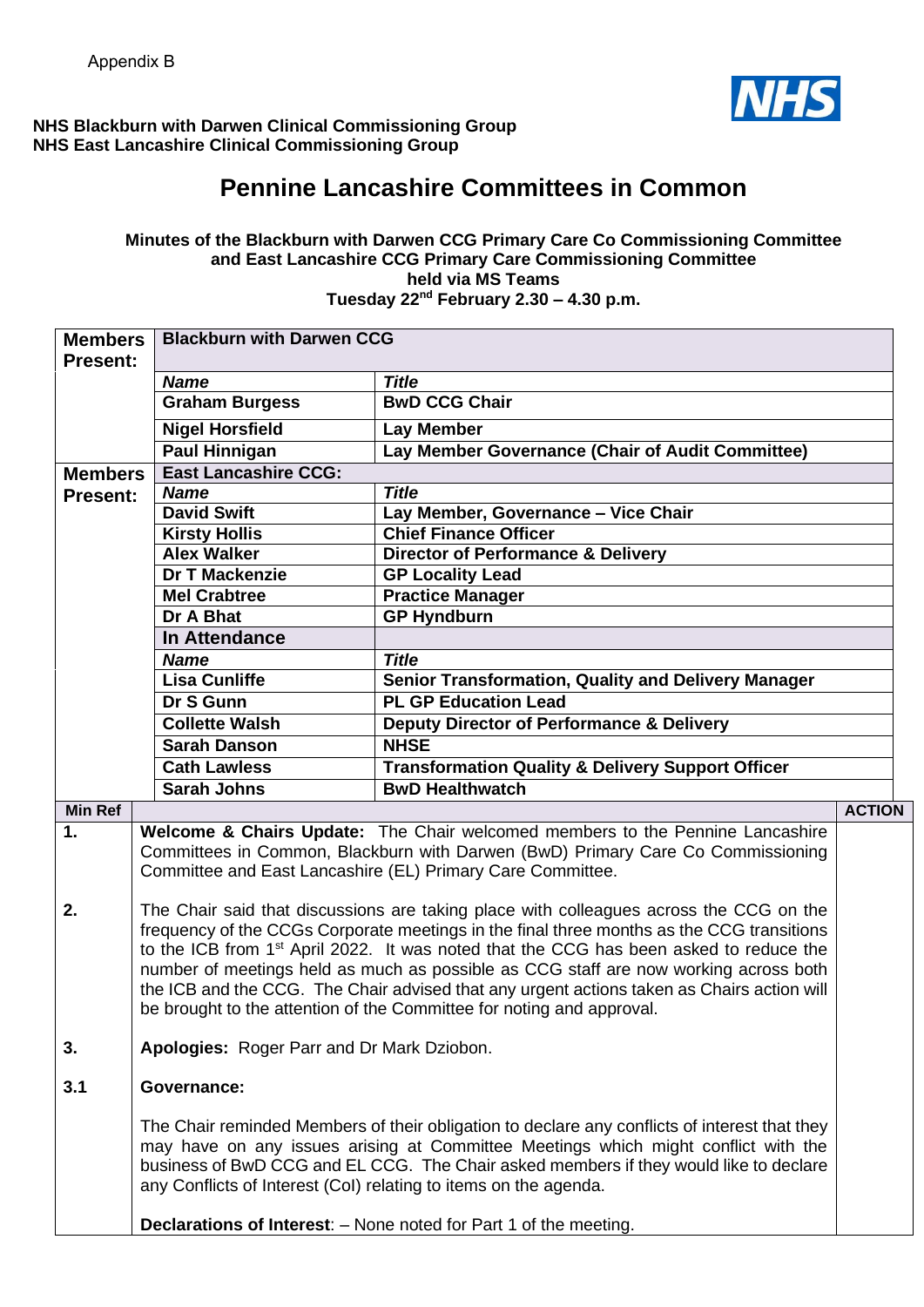|            | Declarations declared by members of the PCCC/PCC are listed in the CCG's Register of                                                                                                                                                                                                                                                                                                                                                                                                                                                                                                                                                                                                                                                                                                                                            |           |
|------------|---------------------------------------------------------------------------------------------------------------------------------------------------------------------------------------------------------------------------------------------------------------------------------------------------------------------------------------------------------------------------------------------------------------------------------------------------------------------------------------------------------------------------------------------------------------------------------------------------------------------------------------------------------------------------------------------------------------------------------------------------------------------------------------------------------------------------------|-----------|
|            | Interests. The Chair reminded those present that if, during the course of discussion, a Col<br>became apparent, it should be declared at that point.                                                                                                                                                                                                                                                                                                                                                                                                                                                                                                                                                                                                                                                                            |           |
| 3.2        | Quoracy:                                                                                                                                                                                                                                                                                                                                                                                                                                                                                                                                                                                                                                                                                                                                                                                                                        |           |
|            | Blackburn with Darwen CCG - The meeting was not quorate<br>$\bullet$<br>East Lancashire CCG - The meeting was confirmed as quorate                                                                                                                                                                                                                                                                                                                                                                                                                                                                                                                                                                                                                                                                                              |           |
| 4.         | Minutes of the meeting held on 30 <sup>th</sup> November 2021 - That the Committee agreed that                                                                                                                                                                                                                                                                                                                                                                                                                                                                                                                                                                                                                                                                                                                                  |           |
|            | the minutes held on 30 <sup>th</sup> November 2021 were an accurate record with exception that the<br>Chair should be included in quoracy arrangements for East Lancs CCG.                                                                                                                                                                                                                                                                                                                                                                                                                                                                                                                                                                                                                                                      |           |
|            | ACTION: CL to amend minutes to read that Chair provided quoracy arrangements for<br>EL. Action completed. Item Closed.                                                                                                                                                                                                                                                                                                                                                                                                                                                                                                                                                                                                                                                                                                          |           |
| 5.         | PL Action Matrix $30th$ November 2021 – That the actions on the PL Action Matrix were<br>noted.                                                                                                                                                                                                                                                                                                                                                                                                                                                                                                                                                                                                                                                                                                                                 |           |
| 6.         | Minutes of Chairs Action Meeting held 19th January 2022 - That the Committee noted<br>the minutes of the meeting and Chairs action held on 19 <sup>th</sup> January 2022.                                                                                                                                                                                                                                                                                                                                                                                                                                                                                                                                                                                                                                                       |           |
| 7.         | <b>Matters Arising:</b>                                                                                                                                                                                                                                                                                                                                                                                                                                                                                                                                                                                                                                                                                                                                                                                                         |           |
| 7.1<br>7.2 | Blackburn with Darwen CCG - None noted<br>East Lancashire CCG - None noted                                                                                                                                                                                                                                                                                                                                                                                                                                                                                                                                                                                                                                                                                                                                                      |           |
|            |                                                                                                                                                                                                                                                                                                                                                                                                                                                                                                                                                                                                                                                                                                                                                                                                                                 |           |
| 8.         | Winter Access Funding - CW provided an update in relation to the Winter Access Funding.<br>CW shared with members some good news for Pennine Lancashire. NHSE have asked PL<br>CCG to put together information that they could share with the National Team in relation to                                                                                                                                                                                                                                                                                                                                                                                                                                                                                                                                                      |           |
|            | the work and progress the CCG have undertaken with regards to their allocation of the winter<br>access funding and how it has been utilised across Pennine Lancashire. CW reminded<br>committee members that the funding has been used to provide additional capacity into<br>primary care and to use some of the funding to work on any innovative work across Pennine<br>Lancs.                                                                                                                                                                                                                                                                                                                                                                                                                                               |           |
|            | CW reminded the committee of the at scale working and the creation of the hub model, which<br>she said is a collaboration of providers working together to agree on joint pieces of<br>work/deliverables/timescales i.e. same day access appointments/workforce capacity to<br>reduce pressures in primary care. CW drew committee members to the diagram which<br>outlines key immediate steps that are to be explored. CW advised that there are now two<br>hubs in place across East Lancashire, St Peters and a further hub at the Acorn Centre where<br>additional appointments are being put into the system. (77% utilisation). Blackburn with<br>Darwen Local Primary Care have put in their proposal for a hub model. It is anticipated that<br>hub development will accelerate very quickly in Blackburn with Darwen. |           |
|            | The CCG has provided targeted support for some practices in Pennine Lancashire that have<br>been identified by the ICS as potentially needing additional support. These practices have<br>been linked into the extended hub model. David Rogers, PL CCG Comms Lead, has also<br>led a project (Insight) looking at the most deprived communities in Pennine Lancashire and<br>where there are GP access challenges. It was noted that the data from this project will also<br>be built into the access hub model.                                                                                                                                                                                                                                                                                                               |           |
|            | CONCLUSION: That the Committee noted the update to the winter access funding.<br>The Chair thanked CW for the update and made comment that he was very pleased<br>that PL was getting recognition outside of Lancashire and asked that all involved be<br>congratulated on this piece of work. The Chair asked whether a press release could<br>be considered outlining the great recognition for Pennine Lancashire. ACTION: CW<br>to speak to Comms.                                                                                                                                                                                                                                                                                                                                                                          | <b>CW</b> |
|            |                                                                                                                                                                                                                                                                                                                                                                                                                                                                                                                                                                                                                                                                                                                                                                                                                                 |           |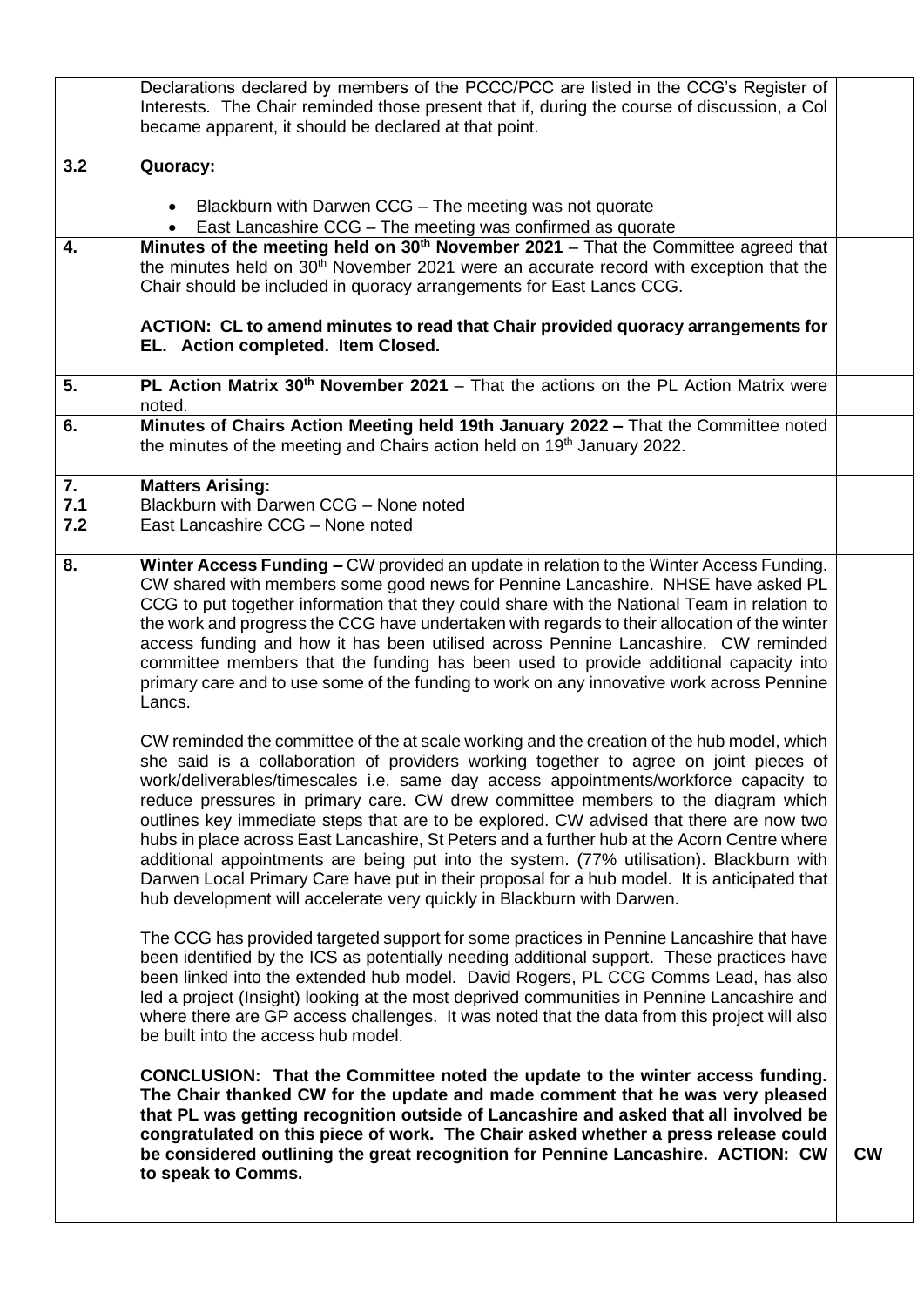| 8.2 | <b>Local Quality Contracts - Quality Framework/QOEST</b>                                                                                                                                                                                                                                                                                                                                                                                                                                                                                                                                                                                                                                    |                                  |
|-----|---------------------------------------------------------------------------------------------------------------------------------------------------------------------------------------------------------------------------------------------------------------------------------------------------------------------------------------------------------------------------------------------------------------------------------------------------------------------------------------------------------------------------------------------------------------------------------------------------------------------------------------------------------------------------------------------|----------------------------------|
|     |                                                                                                                                                                                                                                                                                                                                                                                                                                                                                                                                                                                                                                                                                             |                                  |
|     | Presentation.pptx                                                                                                                                                                                                                                                                                                                                                                                                                                                                                                                                                                                                                                                                           |                                  |
|     | LC shared with the Committee a presentation in relation to EL Quality Contract and BwD<br>QOEST. LC reminded Committee members of the work undertaken across L&SCU to review<br>all quality contracts in each ICP area, with a view to introducing a single quality contract<br>across L&SCU from 1 <sup>st</sup> July 2022. It was noted that the work to review the quality contracts<br>has been complex as they are all different across L&SCU.                                                                                                                                                                                                                                         |                                  |
|     | The ICS has now asked CCGs to strip out and cost what is related to quality and what is<br>related to service delivery. The ICS has suggested that if CCGs can write a service<br>specification can they commission it locally as a local enhanced service. The ICS have<br>asked CCGs to leave the rest to go into the L&SCU Quality Contract with intentions for each<br>ICP area to have a final figure. As part of the new L&SCU Quality Contract they are also<br>proposing indicators across 4 domains. Access, Staff Well-being, Recovery/New Models<br>and Community MDTs.                                                                                                          |                                  |
|     | The CCG has flagged several risks and concerns to the ICS as there is a significant amount<br>of resource used to fund staffing in certain areas. If the resource is removed it could<br>destabilise practices. Practices will also need notice of any changes to the contract so that<br>they can respond to any change in requirements and also the change in income. The CCG<br>has also asked the ICS that the resource removed is ringed fenced for general practice.                                                                                                                                                                                                                  |                                  |
|     | It was noted that the CCG has started to look at all elements of both quality contracts and<br>has put together a proposal for elements of both quality contracts that should be retained<br>and commissioned locally and what elements of the quality contract could be made available<br>to the central ICS Quality Contract. It was noted that there are also several areas that require<br>clinical debate before a decision is made. In conclusion LC drew committee members to the<br>actions and timescales and said that a further update will be brough to the Committees<br>attention on the process. ACTION: CW/LC to provide an update at the next meeting of<br>the Committee. | <b>CW/LC</b>                     |
|     | Questions and answers followed:                                                                                                                                                                                                                                                                                                                                                                                                                                                                                                                                                                                                                                                             |                                  |
|     | <b>CONCLUSION:</b> That the Committee noted the update. The Chair and Committee<br>members raised concern and said that this is a tremendous task that needs to be done<br>in four months. It is also going to be a difficult arrangement going forward and<br>although it is not clear at the moment on how decisions will be made for Pennine<br>Lancashire, he would expect maximum delegation of any funding to be placed based.<br>ACTION: CW Comments raised by the Chair to be discussed with the ICS. ACTION:<br>GB/JH/RH to also raise at ICB level.                                                                                                                               | <b>CW</b><br>GB/JH/<br><b>RH</b> |
| 8.3 | Primary Care Workstream Update - LC asked the Committee to note the contents of the<br>paper which outlines the key workstream areas and to note the progress to date and to<br>approve the recommendations contained within the report.                                                                                                                                                                                                                                                                                                                                                                                                                                                    |                                  |
|     | <b>Primary Care COVD19 Response - PL Practices continue to respond to the COVID19</b><br>pandemic by providing weekly Situation reports to the CCG                                                                                                                                                                                                                                                                                                                                                                                                                                                                                                                                          |                                  |
|     | Lateral Flow Devices - PL practices were struggling to get access to the lateral flow devices<br>through normal routes. The CCGs Primary Care Team managed to source and distribute<br>an emergency supply to practices and PCNs.                                                                                                                                                                                                                                                                                                                                                                                                                                                           |                                  |
|     | <b>FFP3 Fit Testing</b> – Guidance with regards to the Omicron has been reviewed and although<br>the guidance was not changed, further clarity was provided around the wearing of type IIR<br>(surgical) face masks which are to be worn for patient contact. However, the guidance does<br>allow for local risk assessments to determine if an FFP3 masks could be used in certain                                                                                                                                                                                                                                                                                                         |                                  |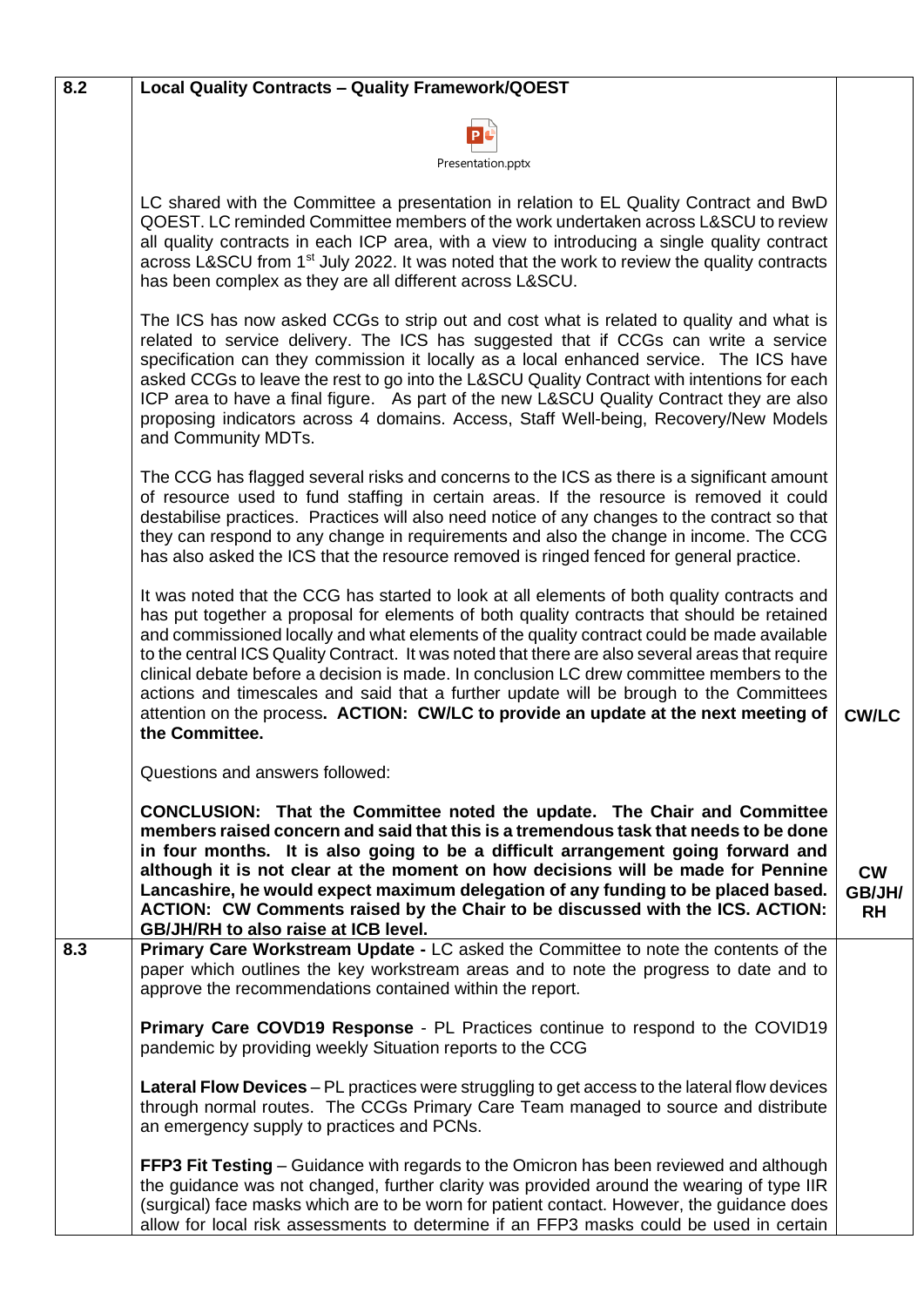circumstances. The CCG has written out to GP Practices to gain an understanding of fit testing capacity across Pennine Lancashire. A couple of options are currently being explored with ELHT to support fit testing in general practice. The ICS have also secured fit testing capacity to support the training of one fit tester per PCN across L&SCU.

**Local Quality Contracts – Quality Framework and QOEST –** LC reminded the Committee of the ask from the ICS to review all quality contracts in order to introduce a single quality contract by  $1<sup>st</sup>$  July 2022. Until this work is completed LC asked the Committee to approve and roll-over the existing EL Quality Framework and BwD QOEST until 30th June 2022. LC advised that this on the understanding that were practices have the capacity and are also able to achieve the requirements contained within the contract they continue to do so.

**GP Resilience Programme** – LC advised that an update in relation to the bids received from GP Practices was considered under Chairs Action on the 19<sup>th</sup> January 2022. The report made recommendations for approval and/or rejection of the bids in line with national criteria and the locally agreed process. Resources available through the GP Resilience Programme in 2021/22 equates to £82,000 across Pennine ((East £57k, BwD £25K). The remaining resource following the first round of applications was £44,995 (East £32,990 BwD £12,005). The CCG has written out again to practices and PCNs and a further 4 GP resilience bids have been received.

**8.3.1. GPAD Data –** LC asked the committee to note the GP appointment data activity for December 2021. It was noted that this data is shared with A & E Delivery Board and Primary & Community Programme Board.

> **Extended Access** – LC reminded members of the letter NHSE Our Plan for Improving Access for Patients and Supporting General Practice dated 14<sup>th</sup> October 2021. Originally the intention was that extended access would form part of the Primary Care Network DES from 1<sup>st</sup> April 2022. This has now been extended due to the Omicron variant until 1<sup>st</sup> October 2022. If a PCN can demonstrate its readiness, commissioners are encouraged to make local arrangements to transition before 1<sup>st</sup> October 2022. In Blackburn with Darwen the extended access service is commissioned by Local Primary Care. The CCG is requesting that this contract be extended until 30<sup>th</sup> September 2022 until it goes into the Primary Care Network DES from 1<sup>st</sup> October 2022. In East Lancashire work has already started in looking at a smooth transition from the existing provider (EU) to the East Lancashire Primary Care Networks from 1<sup>st</sup> April 2022. A full costed business case will be presented to the March meeting of the committee. **ACTION: LC- Extended Access Business Case to the next Committee meeting.**

> **Digital Updates** – There has been an unavoidable delay to the online consultations, procurement due to circumstances outside the control of the ICS. The delay will give practices additional time in evaluating, choosing, and implementing new digital solutions. This delay will require existing contract to be extended for iPlato, AccuRX and Dr Link. The CCG continues to work with MLCSU colleagues to support GP practices with the migration of information to N365. It was noted that there has been some hesitancy from some practices in moving forwards which has caused concern in relation to ensuring that the project is completed within the current timeframes.

> In conclusion LC asked the Committee to note the recommendations contained with the report.

- Note progress against the Primary Care Workstreams
- To approve the roll-over the existing Quality Framework and QOEST schemes until 30 June 2022.
- To ratify the decision taken under Chairs Action to approve GP Resilience GP Resilience bids as part of the first round of bidding.

LC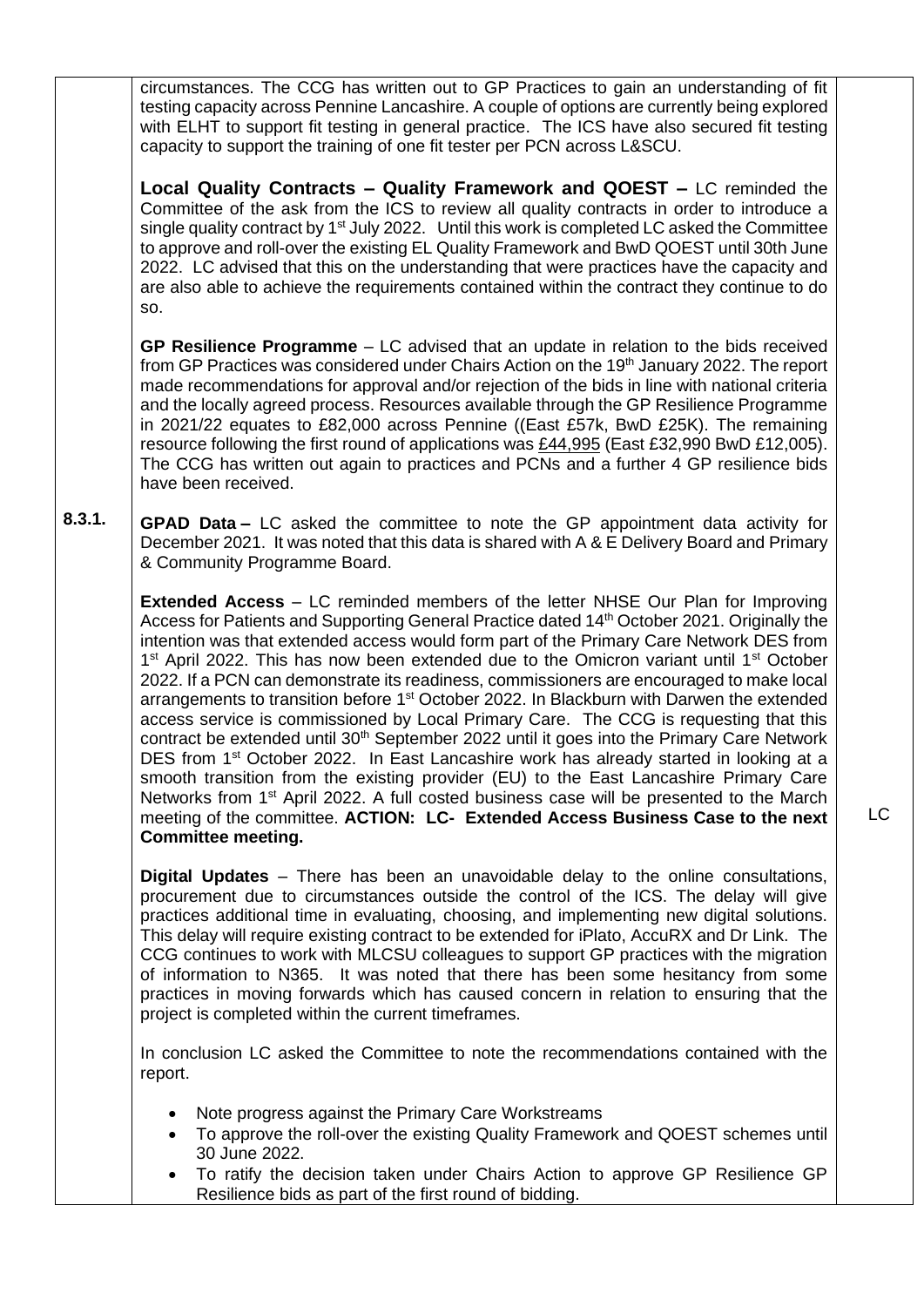|     | To approve the extension of the existing contracts for Extended Access with Local<br>$\bullet$<br>Primary Care in Blackburn with Darwen until 30 September 2022                                                                                                                                                                                                                                                                                                                                                                                                                                                                                                                                                                                                                                                                                                                                                                                                                                                                                                                                                                                                                                                                                                                                                                                                                                                                                                                                                                                                                                                                                                                                       |           |
|-----|-------------------------------------------------------------------------------------------------------------------------------------------------------------------------------------------------------------------------------------------------------------------------------------------------------------------------------------------------------------------------------------------------------------------------------------------------------------------------------------------------------------------------------------------------------------------------------------------------------------------------------------------------------------------------------------------------------------------------------------------------------------------------------------------------------------------------------------------------------------------------------------------------------------------------------------------------------------------------------------------------------------------------------------------------------------------------------------------------------------------------------------------------------------------------------------------------------------------------------------------------------------------------------------------------------------------------------------------------------------------------------------------------------------------------------------------------------------------------------------------------------------------------------------------------------------------------------------------------------------------------------------------------------------------------------------------------------|-----------|
|     | Questions and answers followed.                                                                                                                                                                                                                                                                                                                                                                                                                                                                                                                                                                                                                                                                                                                                                                                                                                                                                                                                                                                                                                                                                                                                                                                                                                                                                                                                                                                                                                                                                                                                                                                                                                                                       |           |
|     | <b>CONCLUSION: That the Committee approved the recommendations contained within</b><br>the report.                                                                                                                                                                                                                                                                                                                                                                                                                                                                                                                                                                                                                                                                                                                                                                                                                                                                                                                                                                                                                                                                                                                                                                                                                                                                                                                                                                                                                                                                                                                                                                                                    |           |
| 9.  | PL Quarterly Contractual Changes Summary Qtr 3 - SD asked the Committee to note the<br>contents of the report which provides a summary of the contractual changes effective during<br>the quarter October - December 2021. It was noted that there have been five partnership<br>changes in this period.<br><b>CONCLUSION: That the Committee noted the report.</b>                                                                                                                                                                                                                                                                                                                                                                                                                                                                                                                                                                                                                                                                                                                                                                                                                                                                                                                                                                                                                                                                                                                                                                                                                                                                                                                                   |           |
|     | It was noted that Blackburn with Darwen was not quorate for this item.                                                                                                                                                                                                                                                                                                                                                                                                                                                                                                                                                                                                                                                                                                                                                                                                                                                                                                                                                                                                                                                                                                                                                                                                                                                                                                                                                                                                                                                                                                                                                                                                                                |           |
| 10. | P81155 Brownhill Surgery - LC outlined the application from Brownhill Surgery to close<br>their branch site located at Barbara Castle Way Health Centre. LC drew Committee<br>members to key pieces of information and said that the practice has carried out a full patient<br>and stakeholder exercise which includes letters to patients, updated their website, displayed<br>posters in their reception area and informed their PPG of their intentions. The CCG is<br>currently waiting for the practice to submit their Equality Impact Risk Assessment (EIRA).<br>The Committee are therefore asked to note the progress to date and approve the CCGs<br>recommendation to enable a decision to be taken under Chairs action subject to the findings<br>of the Equality Impact Risk Assessment (EIRA).                                                                                                                                                                                                                                                                                                                                                                                                                                                                                                                                                                                                                                                                                                                                                                                                                                                                                         |           |
|     | Questions and answers followed.                                                                                                                                                                                                                                                                                                                                                                                                                                                                                                                                                                                                                                                                                                                                                                                                                                                                                                                                                                                                                                                                                                                                                                                                                                                                                                                                                                                                                                                                                                                                                                                                                                                                       |           |
|     | ACTION: LC to share with Committee members data around the number of patients<br>seen in total at the main site and the proportion of patients that are seen at their<br>branch surgery.                                                                                                                                                                                                                                                                                                                                                                                                                                                                                                                                                                                                                                                                                                                                                                                                                                                                                                                                                                                                                                                                                                                                                                                                                                                                                                                                                                                                                                                                                                              | <b>LC</b> |
|     | CONCLUSION: The Chair advised that he would take Chairs action for this item<br>subject to the EIRA being acceptable.                                                                                                                                                                                                                                                                                                                                                                                                                                                                                                                                                                                                                                                                                                                                                                                                                                                                                                                                                                                                                                                                                                                                                                                                                                                                                                                                                                                                                                                                                                                                                                                 |           |
| 11. | P81088 Whitworth Application - LC asked the Committee to note the contents of the report<br>which is an application to close the surgery each month for half a day for them to undertake<br>staff/mandatory training and internal/clinical meetings. LC provided background information<br>with regards to the practice and partnership arrangements. The practice is proposing that<br>Bardoc who is the out of hours provider picks up any clinical cover whilst the practice is<br>closed. LC said that this application does raise concern as the GMS regulations states that<br>practices must provide essential services throughout their core hours $8.00 - 6.30$ p.m.<br>Monday – Friday. Although but not essential the practice has a GP on site, patients must be<br>able to access essential services that meets their reasonable needs. In some instances,<br>cover by on out of hours provider is not adequate to meet the reasonable needs of their<br>patients. In exceptional circumstances the CCG has agreed for a practice to have an internal<br>meeting as long as they maintain essential services and that the reception area remains<br>open. LC raised concern and said that if the Committee approve the request the CCG will<br>get similar applications from practices. This will have a detrimental impact on essential<br>services to patients and their access. In conclusion LC asked the Committee if they would<br>support the application from the practice.<br>Questions and answers followed:<br><b>CONCLUSION:</b><br>That the Committee unanimously agreed not to support the<br>application and asked that the practice consider other innovative solutions. |           |
|     |                                                                                                                                                                                                                                                                                                                                                                                                                                                                                                                                                                                                                                                                                                                                                                                                                                                                                                                                                                                                                                                                                                                                                                                                                                                                                                                                                                                                                                                                                                                                                                                                                                                                                                       |           |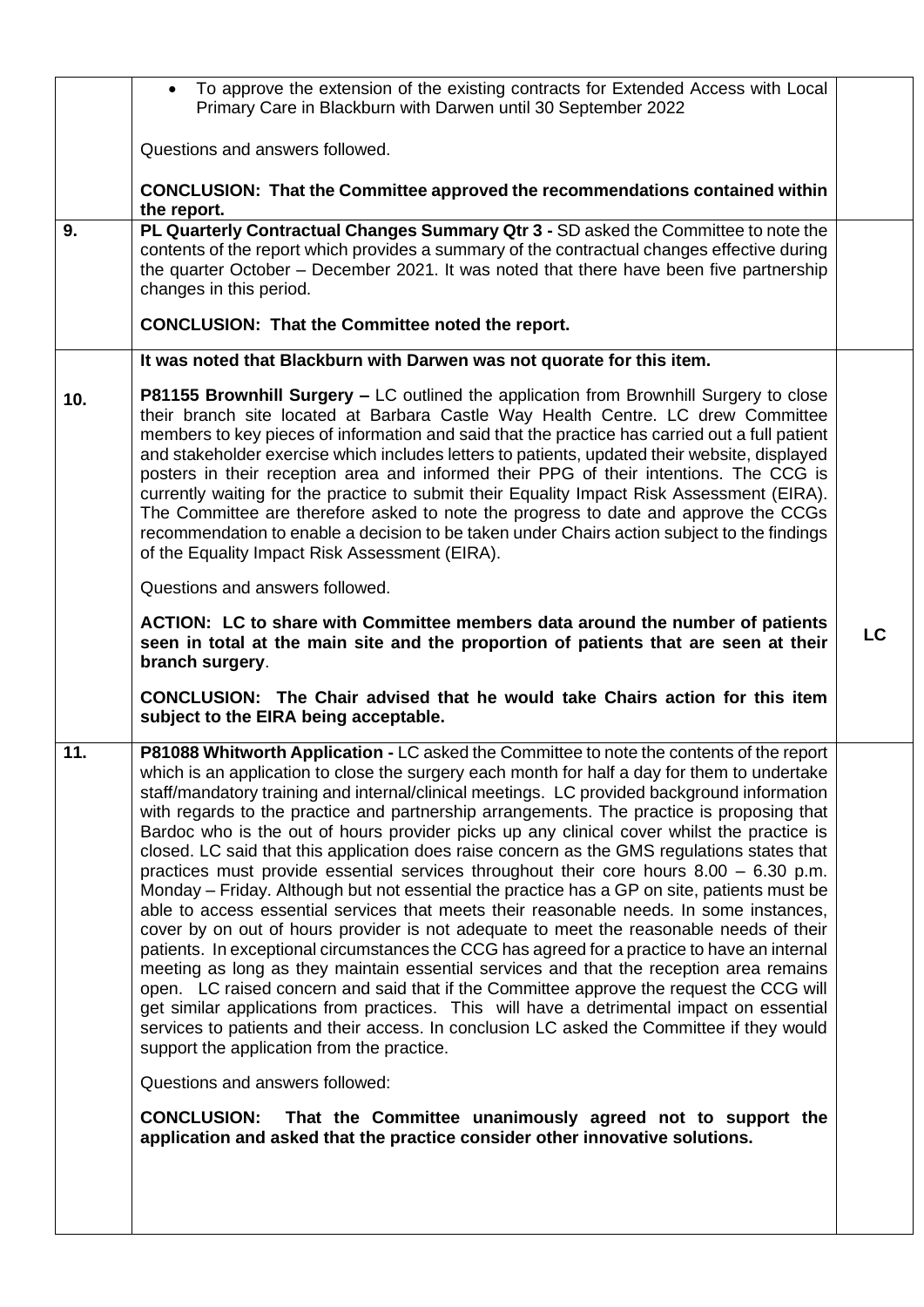| <b>AOB</b> | Application to request an increase in funding for the Medical Cover to Clitheroe                                                                                                        |  |
|------------|-----------------------------------------------------------------------------------------------------------------------------------------------------------------------------------------|--|
|            | Community Hospital by Pendleside Medical Partnership - AW provided historical                                                                                                           |  |
|            | information with regards to the longstanding provision at Clitheroe Community Hospital                                                                                                  |  |
|            | provided by Pendleside Medical Practice. It was noted that since 2014 there has been no                                                                                                 |  |
|            | financial uplift to the contract. Discussions have taken place with the practice management,<br>GP's and also divisional management of ELHT to discuss the current service delivery. AW |  |
|            | advised of the current provision of £87.50 per hour for delivering the service for 40 hours per                                                                                         |  |
|            | week. A total of £182,000. Plus £10k Medical Insurance and an additional premium for Bank                                                                                               |  |
|            | Holidays.                                                                                                                                                                               |  |
|            |                                                                                                                                                                                         |  |
|            | Pendleside have delivered the service since 2014. If they had received an annual uplift in                                                                                              |  |
|            | line with other contracts this would have resulted in a current rate of £84.15 taking into                                                                                              |  |
|            | account increases from 2016/17 only. The request therefore from Pendleside Medical                                                                                                      |  |
|            | Partnership is to increase both the hourly rate and the hours of service to £100.00 per hour                                                                                            |  |
|            | and are requesting an increase to 10 hours per day to reflect the actual hours worked. This                                                                                             |  |
|            | would result in a total contract value of £260,000 plus £10k insurance.                                                                                                                 |  |
|            | AW advised that currently Pendleside medical Practice are running the service at a loss and                                                                                             |  |
|            | if the CCG does not agree to this request they would consider pulling out the contract which                                                                                            |  |
|            | would be problematic for the CCG in terms of looking for other medical cover.                                                                                                           |  |
|            |                                                                                                                                                                                         |  |
|            | In conclusion AW asked the Committee to note the recommendations contained within the                                                                                                   |  |
|            | report and to approve the funding request. A revised value of £260k plus insurance up to                                                                                                |  |
|            | £190k plus enhanced rates for Bank Holidays. The Committee are also asked to approve                                                                                                    |  |
|            | the recommendation that procurement advice is confirmed before any changes are made to                                                                                                  |  |
|            | the contract duration or commitment to an annual lift.                                                                                                                                  |  |
|            | <b>CONCLUSION: That the Committee agreed to support the request.</b>                                                                                                                    |  |
|            |                                                                                                                                                                                         |  |
|            | Date of the next meeting: Tuesday $29th$ March 2.30 – 4.30 p.m.                                                                                                                         |  |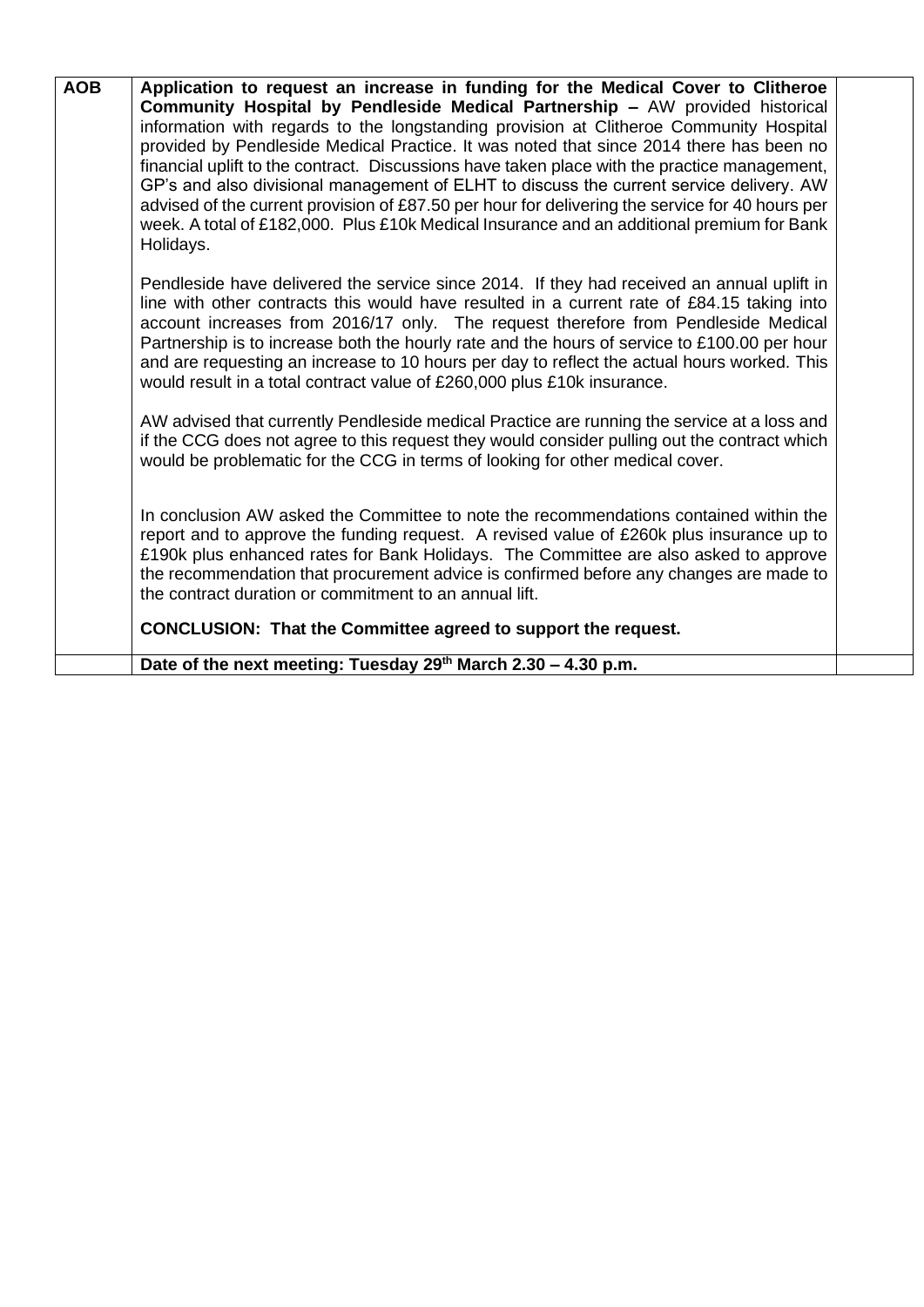Health & Wellbeing Board Start well | Live well | Age well Appendix C d

### **BLACKBURN WITH DARWEN HEALTH AND WELLBEING BOARD MINUTES OF A MEETING HELD ON TUESDAY, 30TH NOVEMBER 2021**

### **PRESENT:**

|                                           | <b>Councillor Mohammed Khan</b> |
|-------------------------------------------|---------------------------------|
| <b>Councillors</b>                        | <b>Councillor Julie Gunn</b>    |
|                                           | <b>Councillor Damian Talbot</b> |
| <b>ELHT</b>                               | <b>Arif Patel</b>               |
| <b>Clinical Commissioning Group (CCG)</b> | Roger Parr                      |
|                                           | Samantha Wallace                |
| <b>Health Watch</b>                       | Sarah Johns                     |
|                                           | Dilwara Ali                     |
| <b>Voluntary Sector</b>                   | <b>Vicky Shepherd</b>           |
|                                           | <b>Dominic Harrison</b>         |
|                                           | Sayyed Osman                    |
| <b>Council</b>                            | <b>Gifford Kerr</b>             |
|                                           | Jo Siddle                       |
|                                           | Susan Kalvenas                  |
|                                           | <b>Katherine White</b>          |
|                                           | Laura Wharton                   |

### **1. Welcome and Apologies**

The Chair welcomed everyone to the meeting. Apologies were received on behalf of Martin Hodgson, Graham Burgess, Tony Mcdonald, Jayne Ivory, and Angela Allen.

### **2. Declarations of Interest**

There were no Declarations of Interest received.

## **3. Minutes of the Meeting held on 2nd September 2021**

The minutes of the previous meeting held on 2<sup>nd</sup> September 2021 were submitted.

**RESOLVED –** That the minutes submitted be agreed as a correct record.

### **4. Public Questions**

The Chair informed the Board that a pubic question had been received from Mr Keith Murray regarding the health care provision for Livesey Parish since a largescale housing development would see over 2000 new homes built within the parish, by 2028. Mr Murray was also interested to know the size and scope of the new facilities and how local they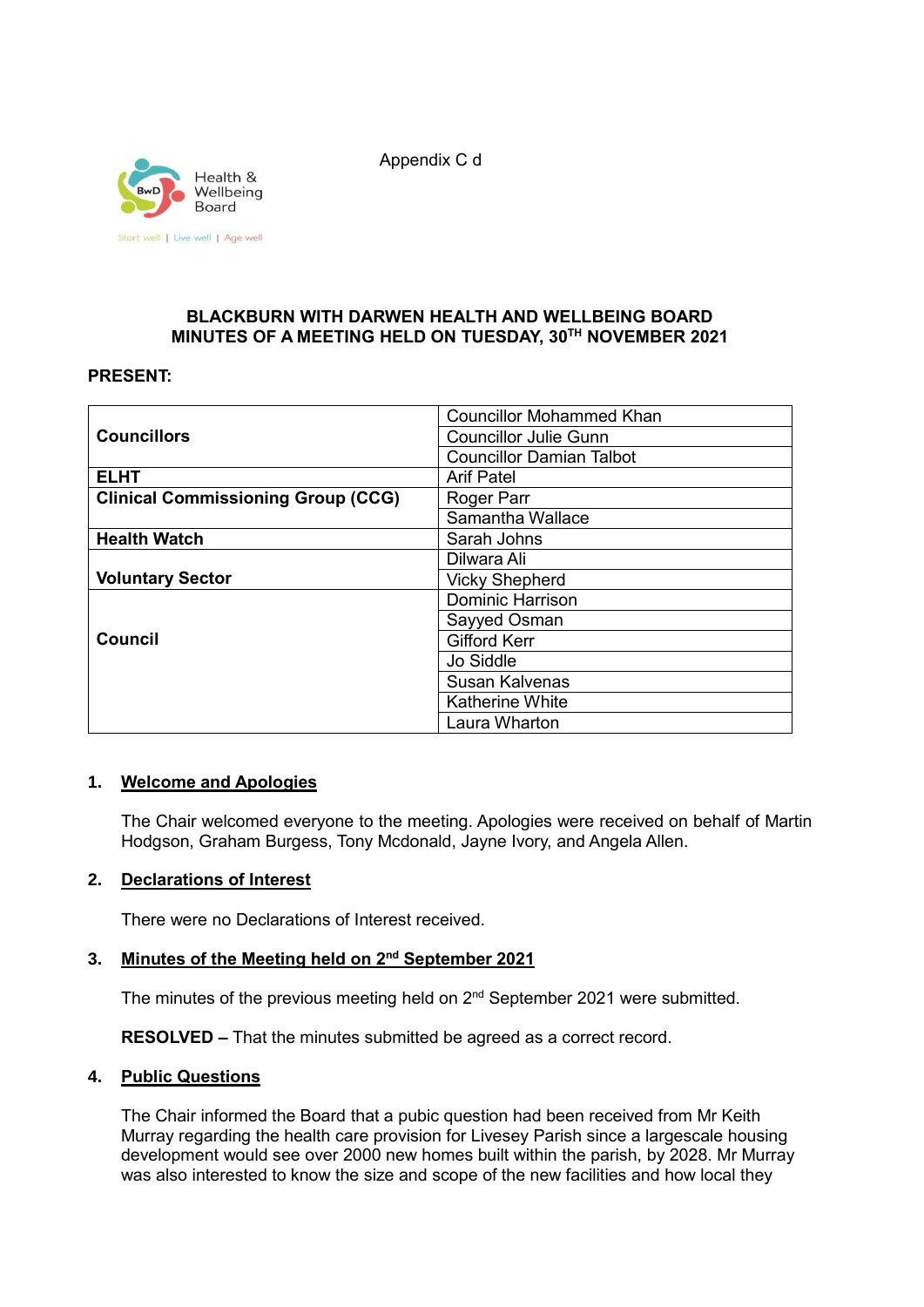would be given it was the Council's intention to encourage walking.

Councillor Khan provided the response to Mr Keith Murray and advised that the Council's most relevant framework for developing an appropriate local response was the new Local Plan, which was currently in development and due for consideration by the Council in January, prior to a final round of public consultation. As part of the Local Plan work, the Council were engaging with infrastructure delivery partners on housing growth forecasts to better understand associated infrastructure needs, including health facilities, linked to the Borough's expected growth priorities.

Councillor Khan informed Mr Murray that the work was reported in the Council's Infrastructure Delivery Plan (IDP) - the latest Plan was published in January 2021. However, since then, the CCG had identified a number of opportunities and strategic responses. These would be detailed within the final draft Local Plan which will be considered in January.

In addition, the Health and Wellbeing Board was responsible for preparing the Pharmacy Needs Assessment (PNA), which identified whether current pharmacy service provision met the needs of the local population and considered whether there were any gaps in service delivery. An updated PNA would be published in October 2022.

### **5. Pharmaceutical Services Consolidations and Notifications**

The Board received a report on practice relating to responding to Pharmacy consolidations and other notifications when received from NHS England.

The Board heard that the Local Government had taken on a new role when Public Health transferred from the NHS in April 2013, including the production of a Pharmacy Needs Assessment (PNA). The PNA aimed to identify whether current pharmacy service provision met the needs of the local population and consider whether there were any gaps in service delivery.

Gifford informed the Board that the PNA was used by NHS England in its determination as to whether to approve applications to join the pharmaceutical list under The National Health Service (Pharmaceutical and Local Pharmaceutical Services) Regulations 2013.

The Health and Wellbeing Board had a statutory duty to respond to NHS England when they received applications to consolidate pharmaceutical services. Notifications of other changes to pharmaceutical services were also sent to the Health and Wellbeing Board, but did not require a statutory response.

The report contained within the agenda outlined the proposed process for responding to consolidation applications.

**RESOLVED –** That the Board agree the update on procedure.

### **6. Better Care Fund Planning Requirements 2021/22**

Samantha Wallace provided the Board with a presentation on the Better Care Fund. The purpose of the update was to provide Board members with an overview of the Better Care Fund national requirements and to provide a finance summary update.

The Board heard that on the  $30<sup>th</sup>$  September 2021, the National Better Care Fund (BCF) Planning Requirements 2021-22 was published and set out the requirements of the planning process.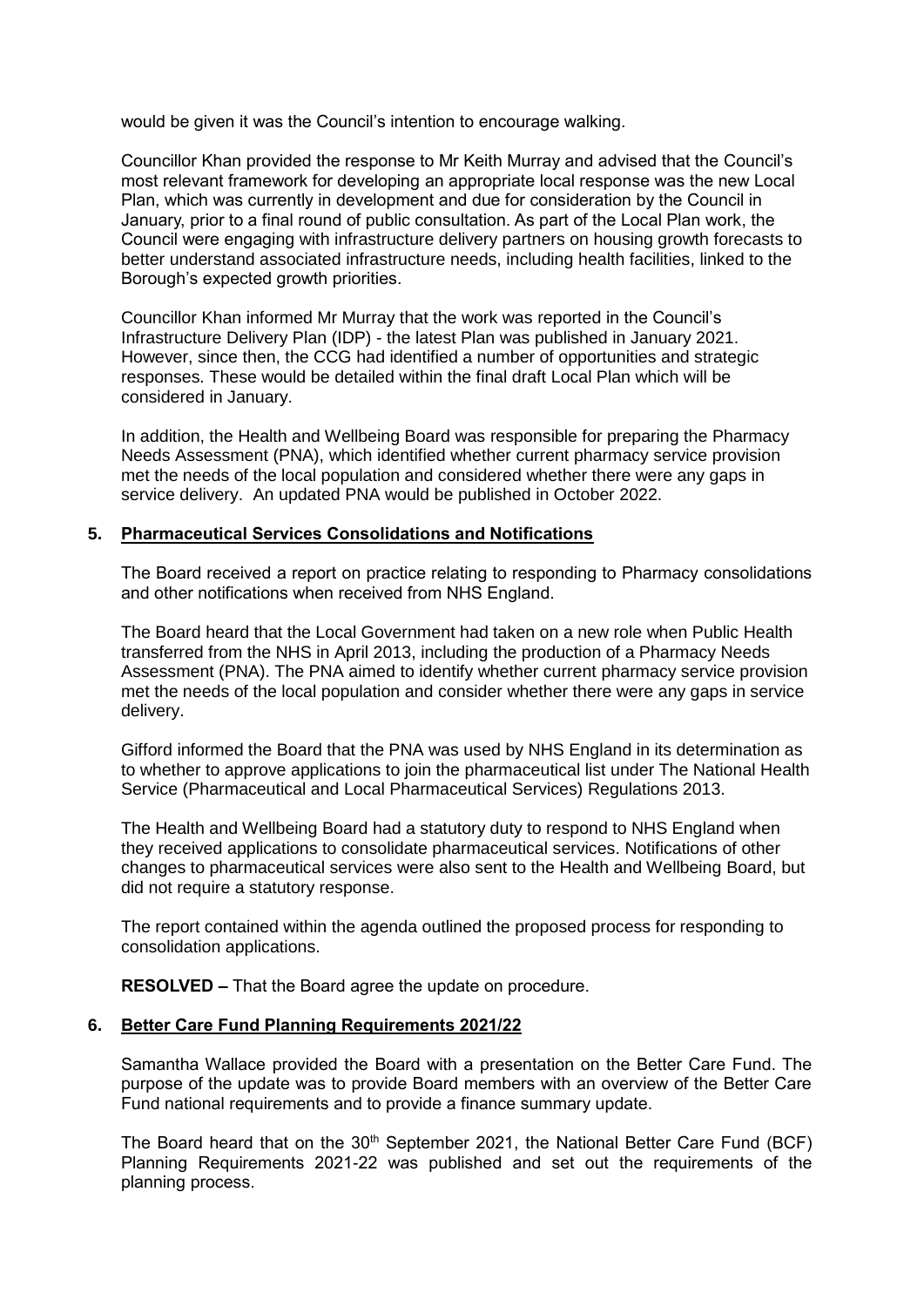Samantha provided the Board with a broad overview of the financial budget summary 2021/22, outlining the core funding and informing the Board that the overall BCF budget was £25,858,448.

The Board was provided with an overview of the BCF Planning documents and heard that the narrative plan focussed on what work was being done and what it meant. The narrative plan reflected how commissioners would implement a joined-up approach to integrated person-centred services across health, care, housing and wider public services. Samantha also informed the Board that the BCF planning template was a summary of financial expenditure and would reflect planned and current investment and progress against schemes.

As part of the BCF Planning, the BCF Policy Framework set out four national metrics that needed to be included in 2021-22 plans. The Board heard that the Framework retained two existing metrics and introduced two new metrics, as set out below:-

- $\triangleright$  Metric 1: Long Term support needs of older people (aged 65 and over) met by admission to residential and nursing care homes, per 100,00 pop
- Metric 2: Proportion of older people (65 and over) who were still at home 91 days after discharged from hospital into reablement/rehab services
- $\triangleright$  Metric 3: Unplanned hospitalisation for chronic ambulatory care sensitive conditions (Avoidable admissions)
- $\triangleright$  Metric 4: Discharge Indicator set

Samantha informed the Board that Blackburn with Darwen's BCF Narrative Plan would support the financial and metrics planning template and would include sections on 6 keys areas. Collaborative engagement with a range of partners and stakeholders to develop the report had taken place and approval of the plan had been gained from the Chair of the Health and Wellbeing Board at a meeting on the 11<sup>th</sup> November 2021. The deadline for submission of the final plan and completed planning templates was 16<sup>th</sup> November 2021.

Feedback from the National BCF Team was anticipated to arrive early December 2021.

Sayyed Osman thanked Samantha and the team on the piece work.

**RESOLVED –** That the Board note the presentation.

### **7. Disabled Facilities Grant (DFG) Update**

Katherine White and Susan Kalvenas provided the Board with an update on the Disabled Facilities Grant.

The Board heard that since 2017/18 the DFG had been included within the BCF pooled budget with BwD CCG and that the spending of the DFG remained a function undertaken by the Council. The DFG was allocated each year directly to the Council as a specific S31 Capital Grant and as such was reported through the Council's capital monitoring process in addition to reporting through the BCF. The Board noted that there was flexibility for spending of the DFG programme between financial years.

Katherine informed the Board that there had been a positive financial recovery from the disruption of the coronavirus pandemic in this financial year, however as national restrictions were in place in the first quarter this had a cause and effect on throughout. As the pandemic continued, 'business as usual' grant spend would not be realised until the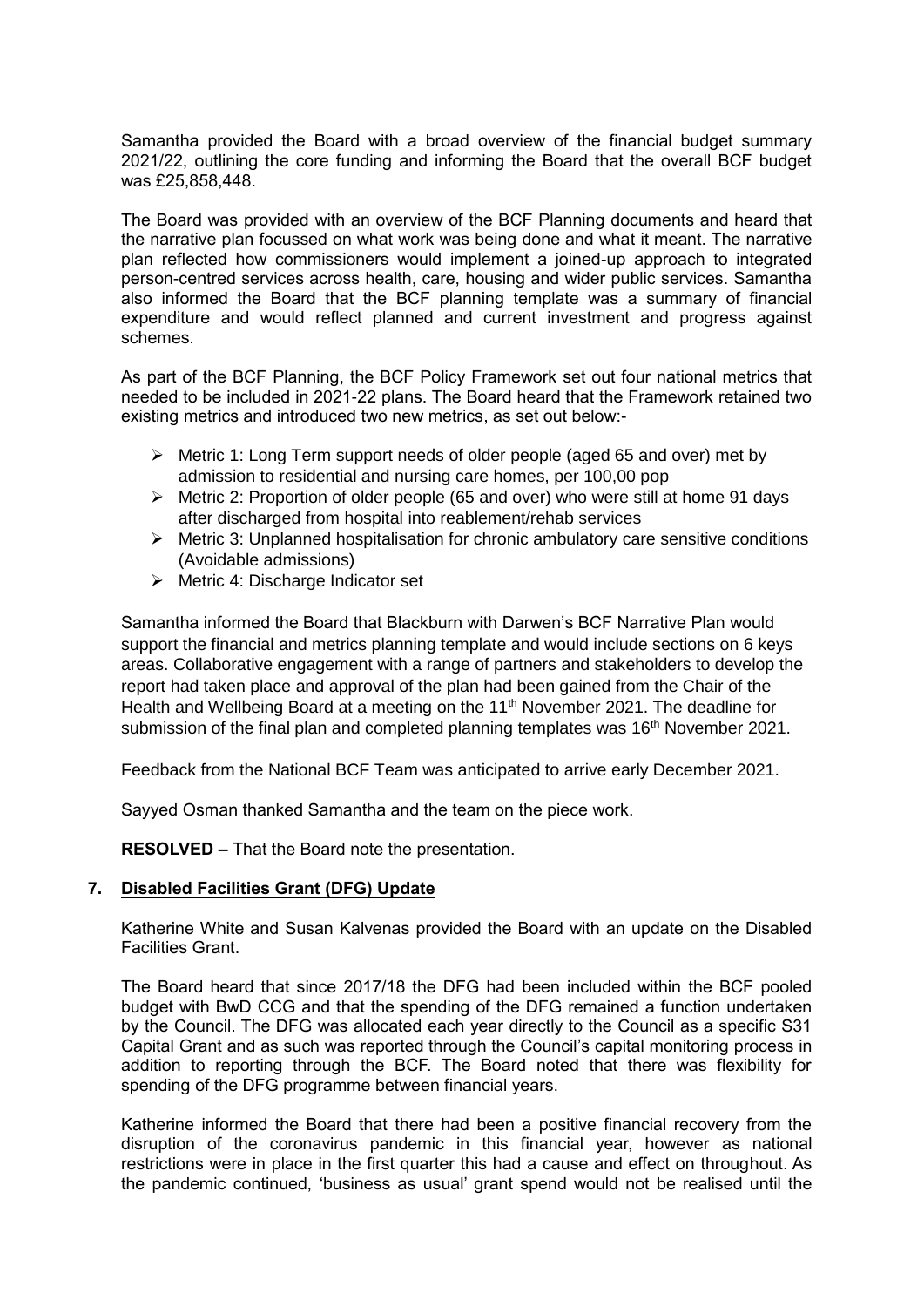22/23 financial year. The Board heard that the budget for this financial year was £2,129,743.00 and in addition funding was carried forward from the last financial year which had been added to this year, making £3,716,790.00 available, which was split between Adults and Children's Adaptions and the Adults Telecare Service. The significant underspend in the financial year 20/21 was a direct result of the pandemic and this was reported in detail at the last meeting.

The Board looked at the predicted DFG commitment for 21/22 and was informed the spend was a conservative estimate with a potential opportunity to increase the totals. The inflated budget for this year had resulted in the opportunity to continue to improve services and the Board heard how the additional funds had been best utilised.

In conclusion the Board heard that the overall financial position heading into next year was a positive one, in spite of the demands the past two years had brought.

**RESOLVED –** That the Board note the presentation.

### **8. Health Equity Commission**

Dominic Harrison provided a verbal update to the Board on the Health Equity Commission. The Board heard that further to Lancashire and Cumbria committing to forming a Health Inequalities Commission, work was now underway in reviewing health inequalities and action to address these across the sub-region.

Throughout November information gathering had taken place, with themed workshops being held with local Government, Health providers and the wider NHS, the Voluntary, Community, Faith and Social Enterprise sector all attending. Feedback from the Blackburn with Darwen Health and Wellbeing Board development session held on 8<sup>th</sup> November was presented to the Health Equity Commission by Dominic Harrison and Cllr Khan on 29<sup>th</sup> November.

All of the data and research collected had now been submitted and will be synthesised by the University College London. It is anticipated that the findings would be reported back early next year, along with any recommendations.

**RESOLVED –** That the Board note the update.

#### **9. Healthwatch BwD Update**

Sarah Johns attended the meeting to provide an update on Healthwatch.

#### **Residential Care Enter and View programme**

The Board heard that visits to care homes focussed on key themes such as environment, care, nutrition and activities, designed to gather information on residents overall experience of living at the home. Three care homes had recently been rated based on observations and feedback from residents, families and staff. The Board was informed that all reports were published on Healthwatch website and shared with Healthwatch England, CQC, Adult Social Care and the Pennine Care Sector team.

#### **Youth Engagement in Health and Social Care**

The Board heard that Healthwatch BwD had lead on a partnership group with young people about the Mental Health Trailblazer in schools programme to ensure it was meeting their needs.

Sarah informed the Board that a consultation was currently being carried out with young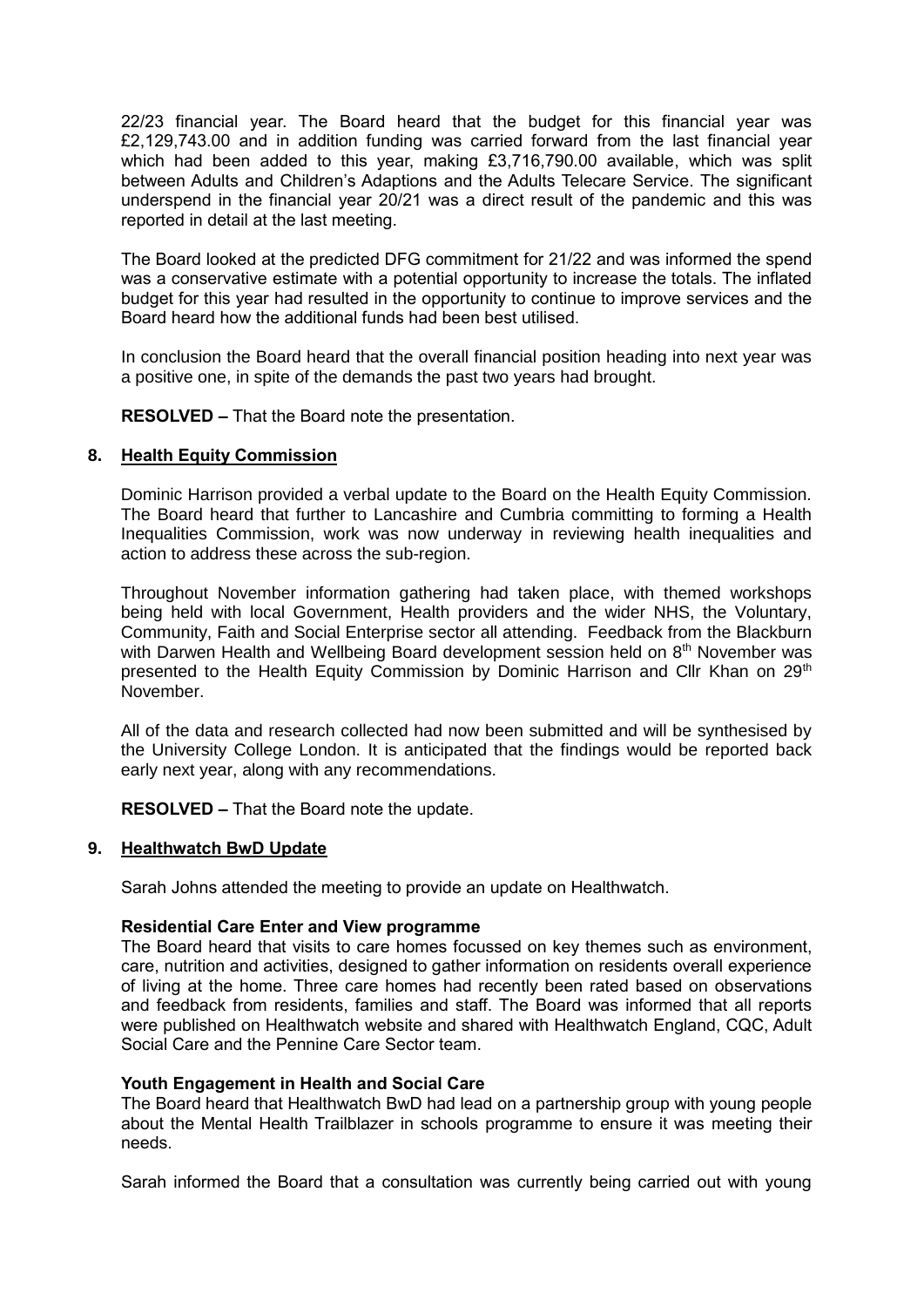people about the 0-19 service to help shape the school nurse programme.

The Board were also informed that the young people's panel had co-designed a new look for the paediatrics ward which was more young person friendly.

In addition, a new member of staff had been recruited to lead on engagement with young people and develop a Young Inspectors version on Enter and Views.

#### **Residents' Experiences of Long Covid**

The Board were informed that engagement with residents had been ongoing, to better understand their experiences of long covid and the support they have gained. The Board looked at the feedback and resident's experiences and noted the following;-

- 62% did not have a long term health condition before having Covid
- 64% have not been clinically diagnosed with long Covid
- 95% still experiencing symptoms of long Covid with half of respondents experiencing these for 10 months+
- 28% of respondents did not feel that they could manage their symptoms through self care
- Symptoms experienced are incredibly varied and extend much beyond fatigue, breathlessness and loss of smell/taste
- Half of respondents had accessed support from their GP with little knowledge of other support services available to them.

#### **Uptake of physio sessions at Barbara Castle Way**

Sarah informed the Board that Healthwatch BwD had been working with the Physiotherapy Team at Barbara Castle Way, to look at the seated and standing exercise classes being delivered in the Borough in order to understand the reason why "Did Not Attend" rates were higher for the seated classes as opposed to the standing classes; understand why the rereferral rates back to the seated class were higher than the standing class and to gain a better understanding of the needs of the cohort of patients attending both classes to enable a patient led service design. The recommendations which were highlighted in the presentation, were fed back after engagement with participants.

#### **Information and Signposting**

The Board heard that Healthwatch BwD continued to receive high levels of calls and emails from residents asking for advice and guidance around access to health and social care services. Queries related to access to NHS dentists, poor communication from GP surgeries and treatment and care in hospital. The Board were informed that Healthwatch BwD was looking to expand information and signposting provisions with a new post taking the lead on this work.

#### **Healthwatch Together Engagement**

Sarah informed the Board of a number of projects that had been carried out in partnership with Healthwatch Blackpool, Cumbria and Lancashire. Currently, engagement was being carried out in the Emergency Department at Royal Blackburn and the Urgent Treatment Centre in Burnley to understand the winter pressures and help shape future campaigns to signpost patients to alternative support.

In concluding the presentation, Sarah informed the Board of the 2022/2023 work plan which included carrying out engagement with residents to understand their health and social care priorities. Sarah also asked Members of the Board to share their priorities and how Healthwatch BwD could support these.

**RESOLVED –** That the Board note the update.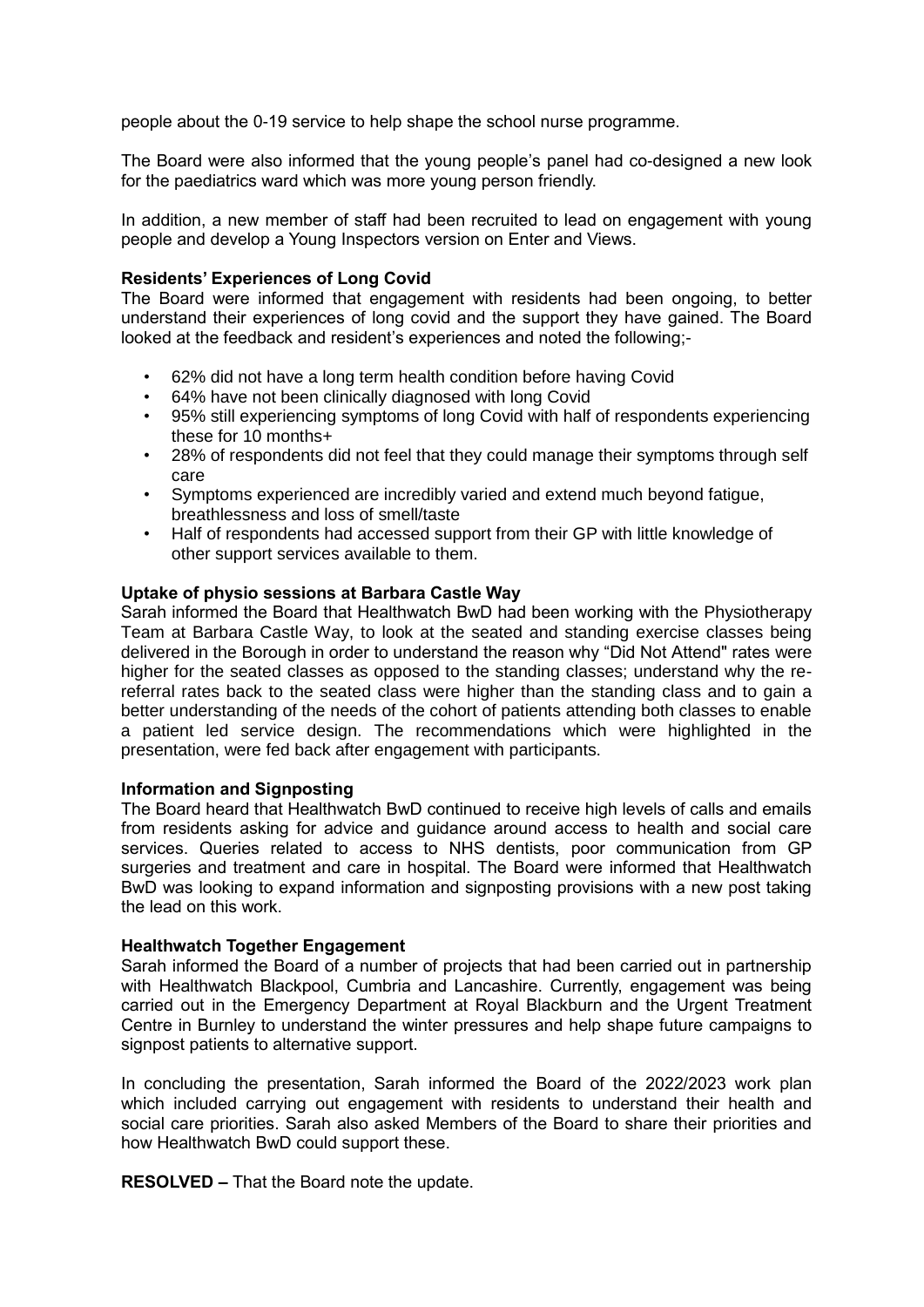### **10. Oral Health Strategy Update**

The Board received a report which provided members with an update on the Oral Health Strategy. The report gave an overview of the approach, the strategy and the action plan to improve the oral health of children, vulnerable adults, and the elderly who live in supported living or in care homes, across Blackburn with Darwen.

Background information was highlighted in the report and the action plan and strategy were included within the agenda pack.

**RESOLVED –** That the Board note the contents of the strategy and the recommendations in the action plan and approve the oral health improvement strategy.

### **11. Eat Well, Move More, Shape Up Strategy**

Sayyed informed the Board that the Strategy would now be known as Eat Well, Move More Strategy.

The Board received a report which provided members with an update on the Eat Well, Move More Strategy.

Background information was highlighted in the report and the strategy was included within the agenda pack.

**RESOLVED –** That the Board;

- Note the key issues and challenges related to access to good food and physical activity across Blackburn with Darwen and acknowledge the opportunities to support COVID recovery and tackle health inequalities;
- Acknowledge and support the need for wider system change and cross sector leadership buy in and continue to champion the collaborative work already in place; and
- Approve the refreshed, three year 'Eat Well Move More' Strategy

### **12. Any Other Business**

### **Development Session – 26th January 2022**

The Board discussed the Development Session being held on 26<sup>th</sup> January and agreed that an item on Mental Health and Wellbeing be added to the agenda.

**RESOLVED –** That Mental Health and Wellbeing be added to the agenda for the Development Session taking place on 26<sup>th</sup> January 2022.

> Signed…………………………………………….……….. Chair of the meeting at which the Minutes were signed

> Date…………………………………………………………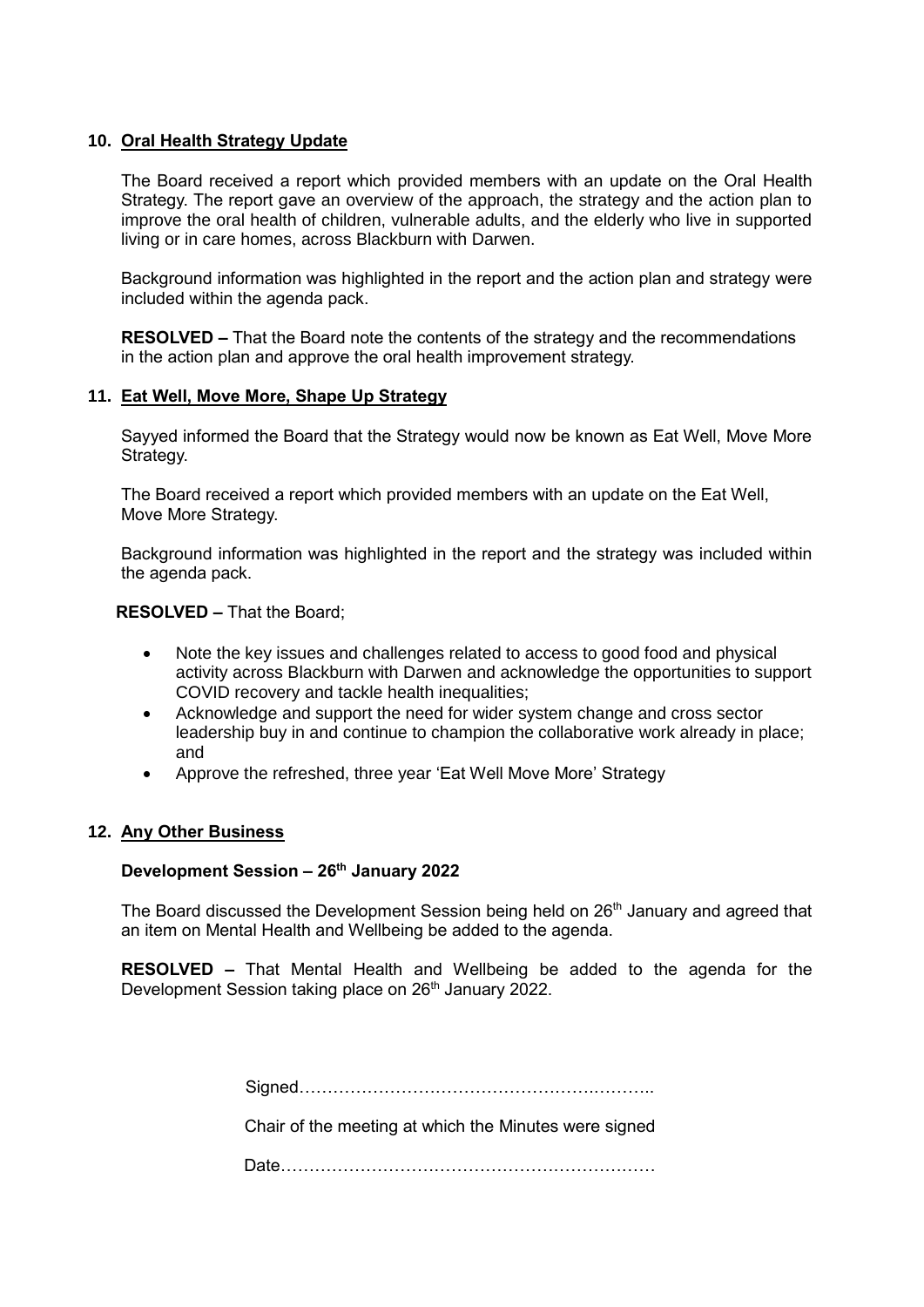# **Lancashire Health and Wellbeing Board**

# **Minutes of the Meeting held on Tuesday, 25th January, 2022 at 2.00 pm in Committee Room 'A' - The Tudor Room, County Hall, Preston**

# **Present:**

# **Chair**

County Councillor Michael Green, Lancashire County Council

# **Committee Members**

Denis Gizzi, Chorley and South Ribble CCG and Greater Preston CCG County Councillor Graham Gooch, Lancashire County Council County Councillor Phillippa Williamson, Lancashire County Council County Councillor Jayne Rear, Lancashire County Council County Councillor Mrs Sue Whittam, Lancashire County Council Dr Sakthi Karunanithi, Public Health, Lancashire County Council Louise Taylor, Adult Services and Health and Wellbeing, Lancashire County Council Dave Carr, Policy, Commissioning and Children's Health, Lancashire County Council Dr Geoff Jolliffe, Morecambe Bay CCG Councillor Matthew Brown, Central, Lancashire Leaders Group David Blacklock, Healthwatch Clare Platt, Health Equity, Welfare and Partnerships, Lancashire County Council Sam Gorton, Democratic Services, Lancashire County Council

# **Apologies**

| <b>Stephen Young</b>          | Growth, Environment, Transport and Community     |
|-------------------------------|--------------------------------------------------|
|                               | Services, Lancashire County Council              |
| Dr Julie Higgins              | <b>East Lancashire CCG</b>                       |
| Suzanne Lodge                 | North Lancashire Health & Wellbeing Partnership  |
| <b>Gary Hall</b>              | Lancashire Chief Executive Group                 |
| <b>Councillor Viv Willder</b> | Fylde Coast, Lancashire Leaders Group            |
| <b>Councillor Mark Hindle</b> | East Lancashire Health and Wellbeing Partnership |
| <b>Greg Mitten</b>            | West Lancashire Health and Wellbeing Partnership |
| <b>Tammy Bradley</b>          | <b>Housing Providers</b>                         |
| Jon Charters/Mark Hutton      | Lancashire Fire & Rescue Service (LFRS)          |

# **1. Welcome, introductions and apologies**

The Chair welcomed all to the meeting.

Apologies were noted as above.

Replacements for the meeting were as follows:

• Denis Gizzi is attending on behalf of Dr Lindsey Dickinson, Chorley and South Ribble CCG and Dr Sumantra Mukerji, Greater Preston CCG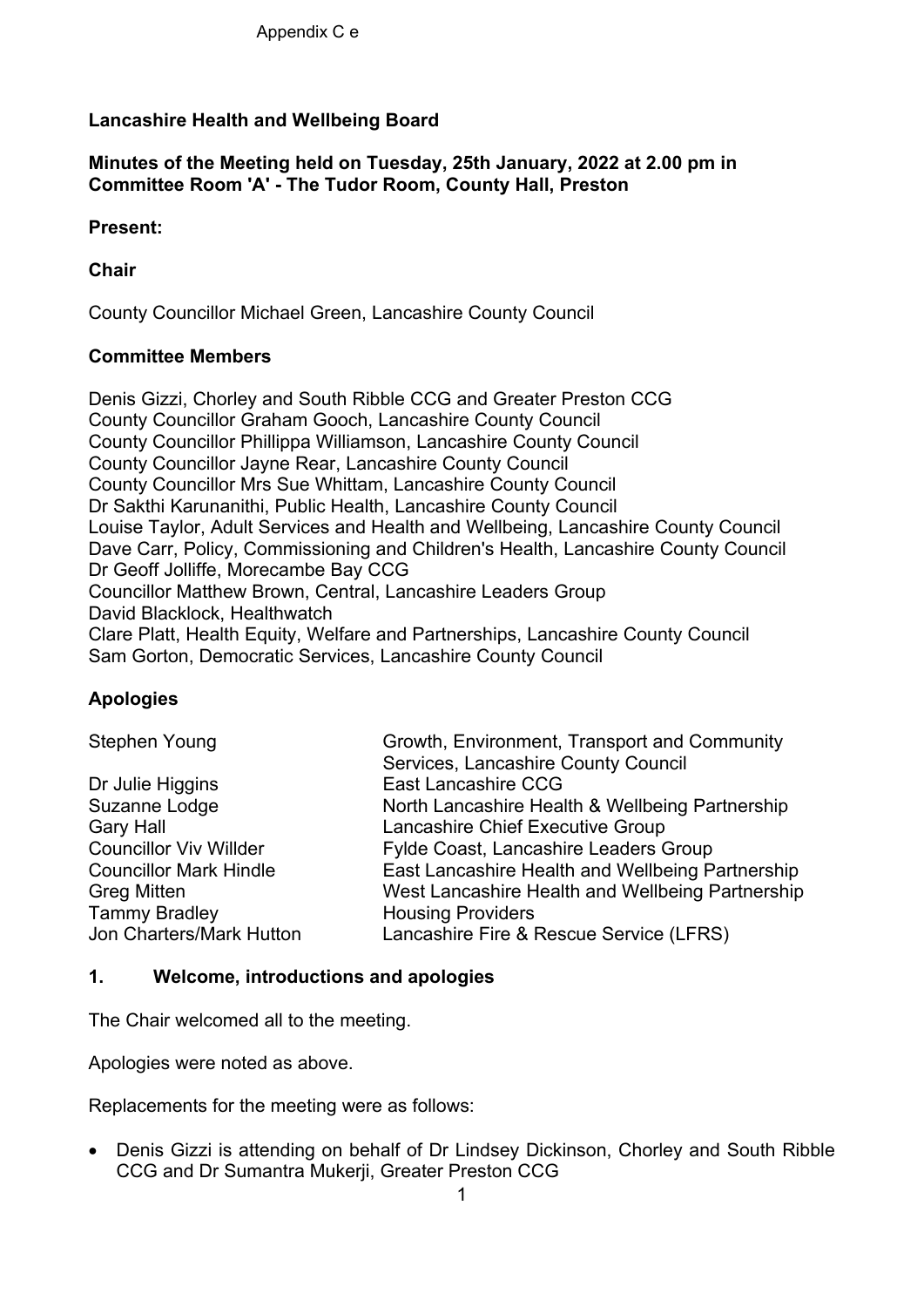Dave Carr is attending on behalf of Edwina Grant OBE, Education and Children's Services, Lancashire County Council

Dominic Harrison, Director of Public Health, Blackburn with Darwen Council was also in attendance.

# **2. Constitution, Membership and Terms of Reference of the Committee**

The Board were informed that the Terms of Reference had been amended and approved at the Full Council meeting of the County Council on 16 December 2021 and that County Councillor Michael Green, Cabinet Member for Health and Wellbeing had been confirmed as Chair of the Board.

The Board noted that the Deputy Chair of the Board had previously been a representative from the NHS and going forward the new Terms of Reference remained the same, however as the NHS Reforms were still ongoing, it was agreed that Denis Gizzi, NHS would remain as the interim Deputy Chair of Lancashire Health and Wellbeing Board, until a formal appointment was received from the Integrated Care System Board.

**Resolved:** That the Lancashire Health and Wellbeing Board:

- i) Noted the revised Terms of Reference and membership as set out in Appendix 'A' of the agenda and agreed by Full Council on 16 December 2021.
- ii) Noted the appointment of Chair as agreed at Full Council.
- iii) Agreed the appointment of Deputy Chair.
- iv) A formal note of thanks be sent to the former Chair of the Lancashire Health and Wellbeing Board thanking him for his services.

# **3. Disclosure of Pecuniary and Non-Pecuniary Interests**

There were no disclosures of interest in relation to items appearing on the agenda.

# **4. Minutes of the Last Meeting held 9 March 2021**

**Resolved:** That the Board agreed the minutes of the meeting held on 9 March 2021.

There were no matters arising from the minutes.

# **5. Lancashire Health and Wellbeing Board - SEND Sub-Committee**

Julie Bell, Interim Director of Education, Culture and Skills, Lancashire County Council presented the final report of the Special Educational Needs and Disabilities (SEND) Sub-Committee which was requesting that it be disestablished as it has successfully achieved a good result.

There were five interventions that were in place for the Special Educational Needs and Disabilities (SEND) Service, and it was confirmed that sufficient progress had been made in all five areas in November 2021.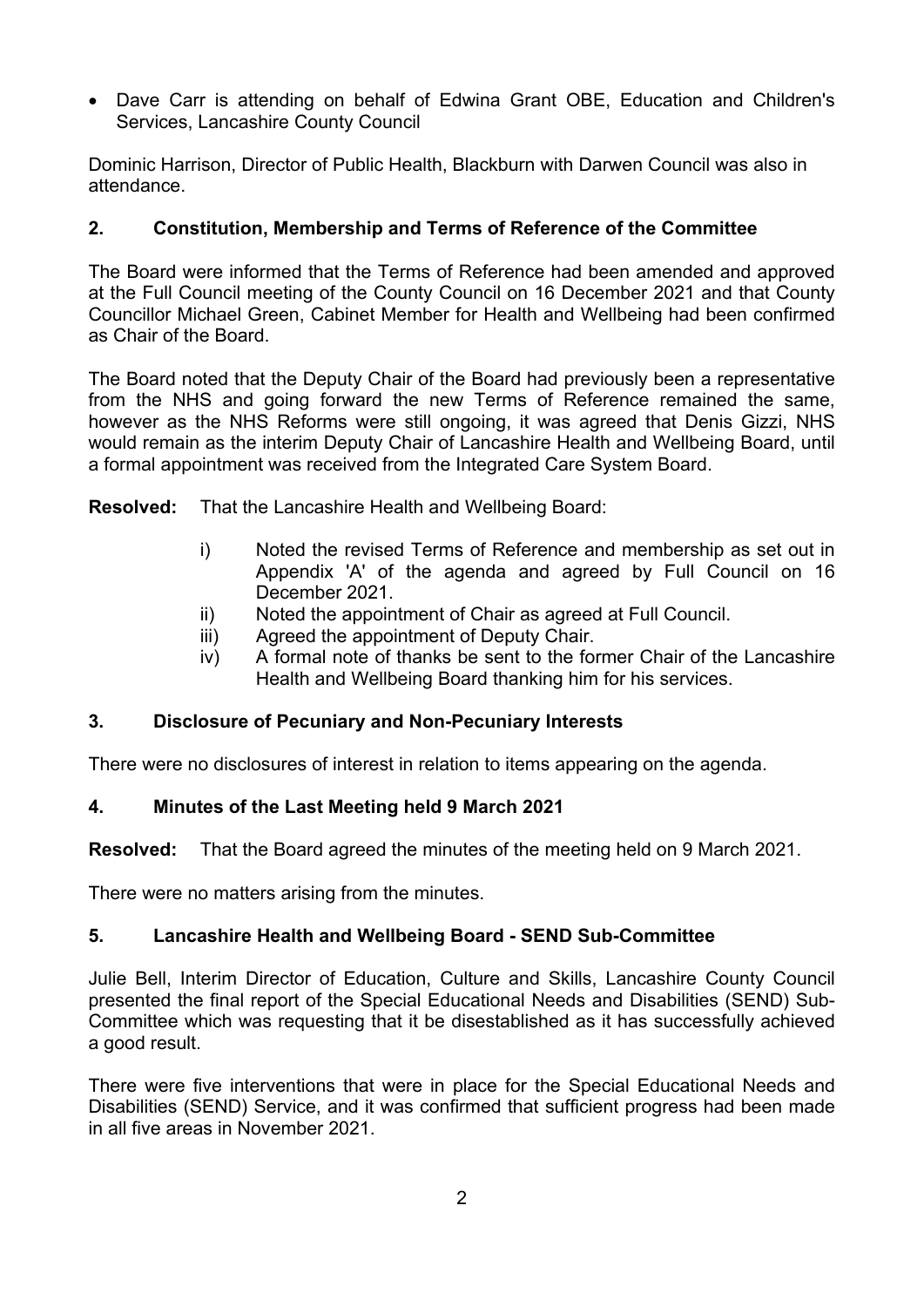It was noted that there had been a high level of challenge and that colleagues from the NHS had been extremely helpful in the proceedings and that collaboration working between the NHS and the County Council, both with officers and with Elected Members, had worked really well and as a result, positive progress had been achieved.

The Chair formally thanked everyone that had been involved with the Sub-Committee, particularly the excellent work of the officers and the Elected Members both past and present, who had worked hard to ensure that good results were now being achieved. Julie Bell, County Councillor Phillippa Williamson, Leader of Lancashire County Council and County Councillor Jayne Rear, Cabinet Member for Education and Skills also echoed their thanks to all involved.

**Resolved:** That the Lancashire Health and Wellbeing Board:

- i) Noted the report of the Lancashire Health and Wellbeing Board Special Educational Needs and Disabilities (SEND) Sub-Committee from its meetings on 22 March 2021, 21 June 2021, 13 September 2021 and 30 November 2021.
- ii) Approved that the Lancashire Health and Wellbeing Board Special Educational Needs and Disabilities (SEND) Sub-Committee be disestablished with immediate effect.

# **6. Lancashire Health and Wellbeing Priorities and Next Steps**

John Morrissy, Director of Organisational Development and Change, Lancashire County Council gave a presentation (attached to the minutes) to the Board following three workshops sessions that had been held during Autumn 2021 where engagement with key stakeholders took place on how the Board could be further developed and strengthened.

The presentation provided an overview of the outcomes from the workshop sessions and further information was provided on:

- Recap and Feedback Key themes and messages emerging from the workshop discussion.
- Responding to Feedback Strategic actions and initial continuous improvement priorities.
- Operating differently Suggestion that the Board should focus on three key elements:
	- i) Better Start in Life
	- ii) Healthy Hearts
	- iii) Healthy Minds

And in doing so, the Board should encourage all partners to ensure the Board are linking its priorities to all of the available policy levers.

- Moving from ambition to delivery Key requirements/elements that require resources to support the three key areas:
	- i) Board development
	- ii) System improvement
	- iii) Community engagement
- Draft vision and purpose (based on staff/partners engagement so far)
- Initial priorities for a Better Start in Life, Healthy Hearts and Healthy Minds: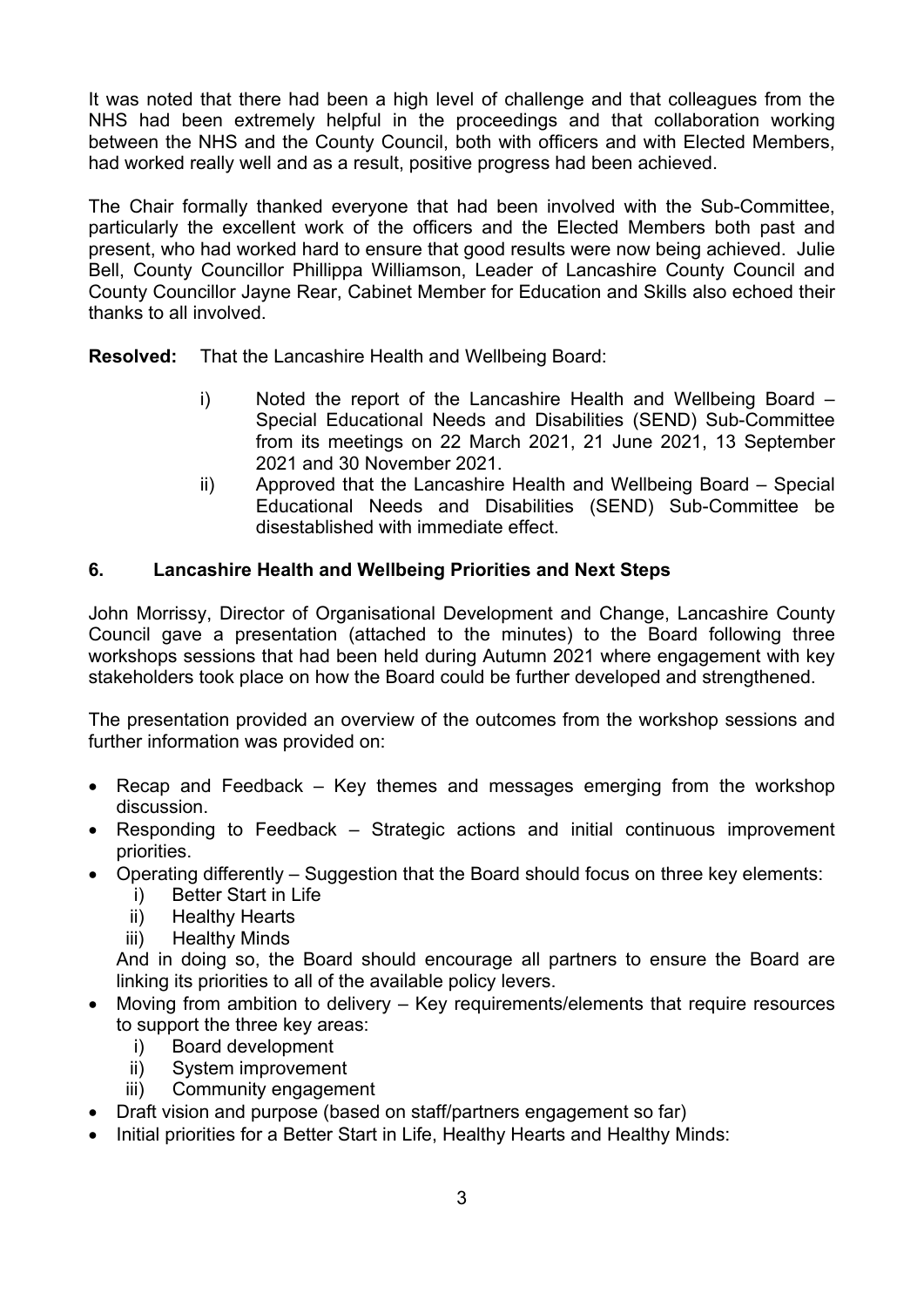- $\triangleright$  Achieving the best start in life for all our children and young people.
- $\triangleright$  Prevention and early detection of long term conditions and their root causes.
- $\triangleright$  Promoting wellbeing in Lancashire's communities, workplaces and economy.
- Governance and meetings particularly place-based locations wherever possible, so that the Board can benefit from lived experience and successful examples. Also the format of Board meetings going forward, should look at:
	- $\triangleright$  Bringing together data and analysis to illustrate an issue.
	- $\triangleright$  Experiencing examples of successful approaches.
	- $\triangleright$  Identifying rapid solutions which can be developed and scaled.
- Proposed next steps:
	- $\triangleright$  Development of implementation plan and ongoing engagement.
	- $\triangleright$  Identify continuous improvement support capacity.
	- $\triangleright$  Refresh the Health and Wellbeing Board Strategy using the Joint Strategic Needs Assessment (JSNA) and the Health Equality Commission (HEC).

Following the presentation, comments received from members of the Board, were that in terms of structure and the current COVID pandemic, which has raised further concerns with Long COVID, mental health, loss and grief within communities as well as economy, would this be something the Board could pursue. It was noted that the priorities identified were immediate, whilst still in the pandemic and that there will be a continuous programme of work on understanding how health and wellbeing has been affected over the last two years, in particular the economy and environment and will require a joint action approach of which, this is just the start of it.

County Councillor Sue Whittam, Lead Member for Health commented that it was clear from the workshops that people wanted a fresh approach to the Board and that visiting communities and districts, to witness some of the work in practice and see the outcomes that are going to make a real difference to residents in Lancashire would be beneficial in the Board moving forwards.

David Blacklock, Healthwatch Lancashire indicated that they would be willing and able to support the reaching out to communities and carrying out engagement activities and suggested that Board members could take responsibility and accountability for particular issues or topics and drive an agenda forward. Also, it was reported that Healthwatch has been working with local citizens and the NHS on creating a new model of engaging in the five local areas that the NHS work on and are about to establish some Health and Care Forums which are about having regular ongoing dialogue with local communities about the big issues that matter to them around health and care and that it would be useful to join these up with the Board to avoid duplication.

It was noted that it was crucially important to find more effective ways of working together as partners and as members of the Board moving forwards and being able to focus very much on outcomes whether it be in the short or long term.

Discussion took place about moving Lancashire Health and Wellbeing Board out into the communities and districts of Lancashire and that this was an important aspect of the Board moving forwards in having an opportunity to go to parts of the County where there was some really good practice taking place so that lessons can be learned and replicated elsewhere in Lancashire or where there is a particular issue that needs to be addressed as a collective and allows the Board to take action collectively. As agreed in the Terms of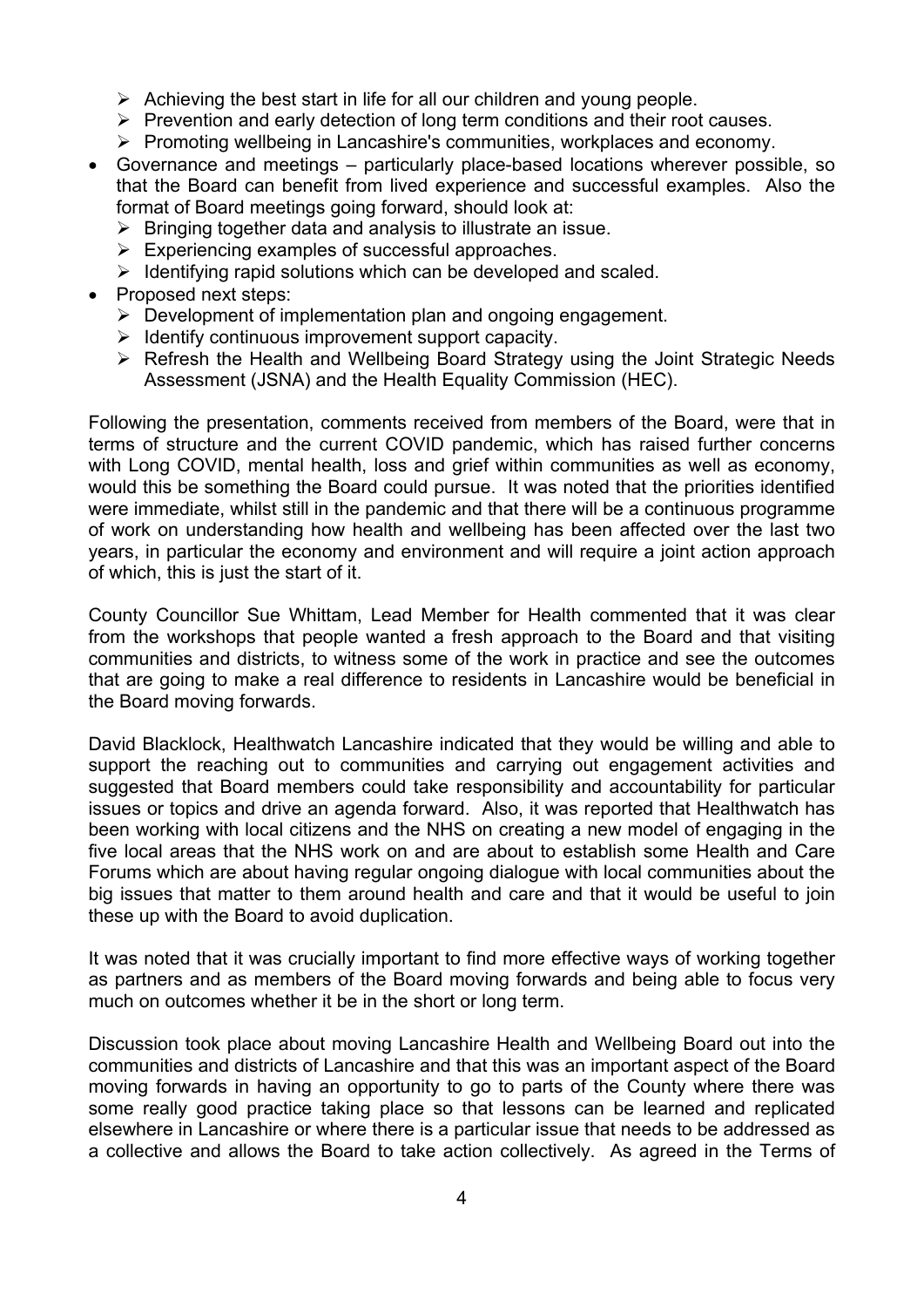Reference, it states that "Meetings will be held at County Hall, Preston, unless otherwise agreed by the Board". There were no objections to this taking place.

The Chair also formally noted his thanks to all former members of the Lancashire Health and Wellbeing Board, who have made a difference for the people of Lancashire throughout their time as members on the Board.

**Resolved:** That Lancashire Health and Wellbeing Board:

- i) Noted the update from the workshops held in Autumn 2021.
- ii) Noted the Lancashire Health and Wellbeing priorities and next steps.
- iii) Agreed to hold meetings outside of County Hall as often as possible.

# **7. Annual Report of the Director of Public Health 2021-22**

Dr Sakthi Karunanithi, Director of Public Health, Lancashire County Council presented the Annual Report 2021-22 to the Board. The report (Appendix 'A' in the agenda pack) details an analysis of key indicators of health, outcomes and equalities in Lancashire. It was noted that the Annual Report would also be presented to Lancashire County Council's Cabinet on 3 February 2022 and Full Council on 24 February 2022. Dr Sakthi Karunanithi, Director of Public Health also thanked the Public Health Team for the Annual Report as well as wider partners who had also been involved in the compilation of it.

Directors of Public Health have an annual duty to describe the state of health and wellbeing and highlight challenges and point to areas of collective actions as a society and continue to promote good health and prevent illness and deaths. The Board were informed that how healthy somebody was, is determined by a wide range of factors, ie 20% is influenced by the NHS, health care and clinical services and 80% is determined by the wider/social determinants of health.

It was reported that there are two key measures that are globally recognised to describe the health of society and how it is distributed within communities:

- i) Life expectancy at birth
- ii) Healthy life expectancy at birth

In Lancashire the life expectancy at birth for:

- i) Females is 82 years
- ii) Males is 78.3 years

And for healthy life expectancy for:

- i) Females is 62 years
- ii) Males is 60 years

This highlights that 75% of your life is spent living healthily with 25% not in good health, which is a stark realisation.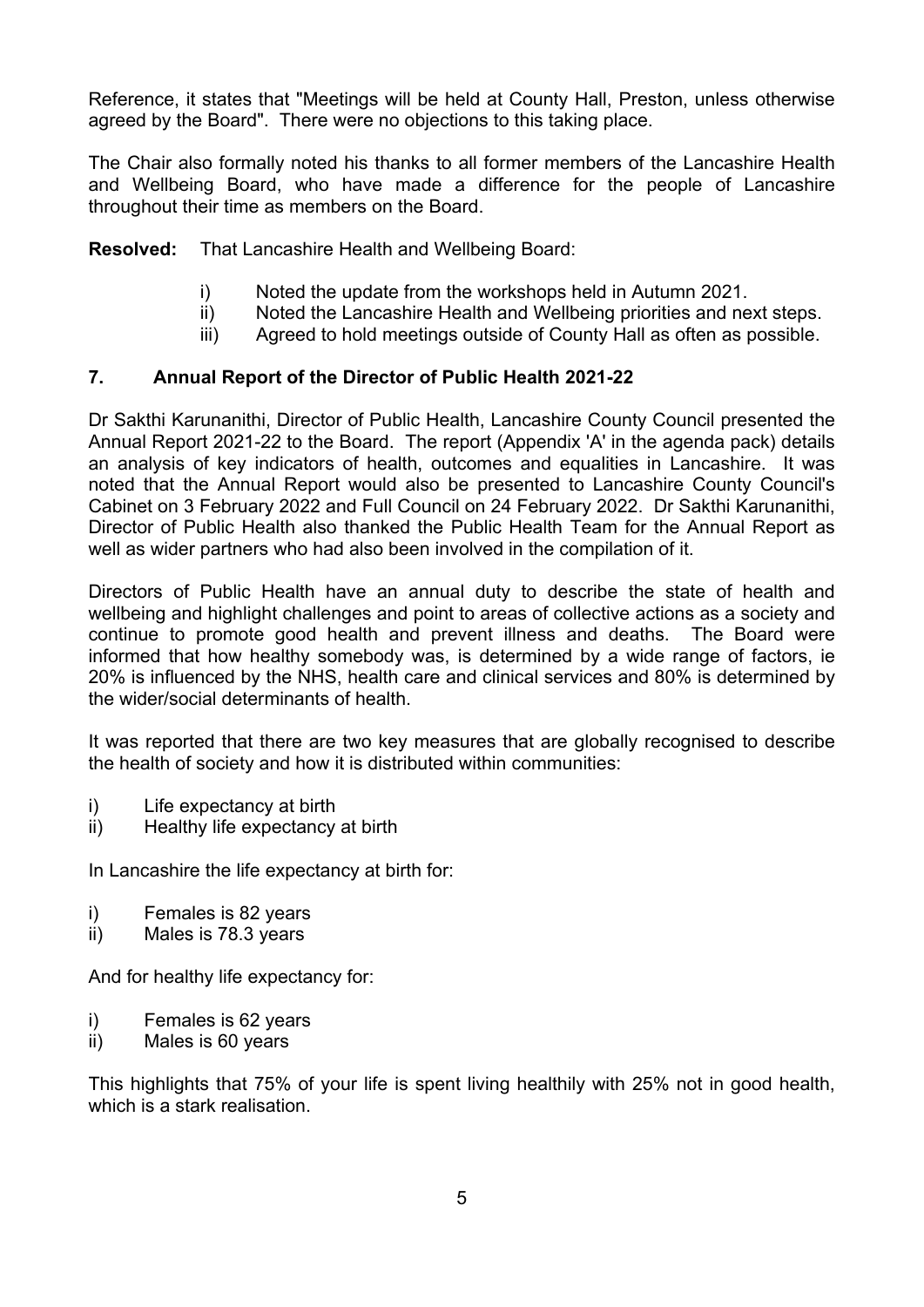The Board were informed that throughout the COVID pandemic is has highlighted how intrinsically health and economy are linked and it is imperative to be prepared for responses to future threats and to reduce inequalities in Lancashire. The immediate priority in Lancashire is school readiness and cuts across shared goals, whilst not losing focus on issues such as overweight and obesity in children. During COVID it was noted that the community effort in Lancashire in communities, voluntary community and faith sector (VCFS), volunteers rose to the challenge to help each other in times of need which recognised the value of the VCFS colleagues that are helping to improve health and wellbeing and will continue to embrace that and support the sector.

It was highlighted that there were three "E's" that were key levers to improving health and wellbeing more than anything else and they are:

- i) Education
- ii) Environment
- iii) Economy

The Board also noted that alliances and partnership working on mental health had already commenced with various programs across Lancashire and also working with employers to address the issues surrounding mental health.

It was outlined to the Board, the key findings detailed in the covering report and the six high level recommendations included in the Annual Report which were:

- i) Adopt a health in all policies approach to reducing health inequalities across Lancashire.
- ii) Work more closely with wider system partners to support and improve how we do things, working alongside the voluntary, community, faith and social enterprise (VCFSE) sector as more equal partners.
- iii) Harness the relationships and ways of working which have developed during the pandemic to improve the health and wellbeing of children and young people and reduce child health inequalities.
- iv) Align health and climate goals, working with partners and our communities to transition away from carbon and build resilient communities that are well adapted to respond to climate change.
- v) Ensure all key interfacing strategies in Lancashire have a healthy ageing focus and to demonstrate commitment to healthy ageing by signing up as a co-signatory to the Public Health England (PHE) Healthy Ageing Consensus statement.
- vi) Address low in-work productivity, as the biggest single contributor to Lancashire's productivity gap, through work-based health programmes, supportive workplace practices and closer working relationships with key agencies such as Department of Work and Pensions (DWP).

Following the presentation, the Chair formally thanked Dr Sakthi Karunanithi and the Public Health Team for the excellent Annual Report and requested that his thanks be passed on to the Team.

It was also suggested that the economy be restructured to tackle inequalities across Lancashire and that groups within communities are set up to tackle the issues of loneliness, particularly with men.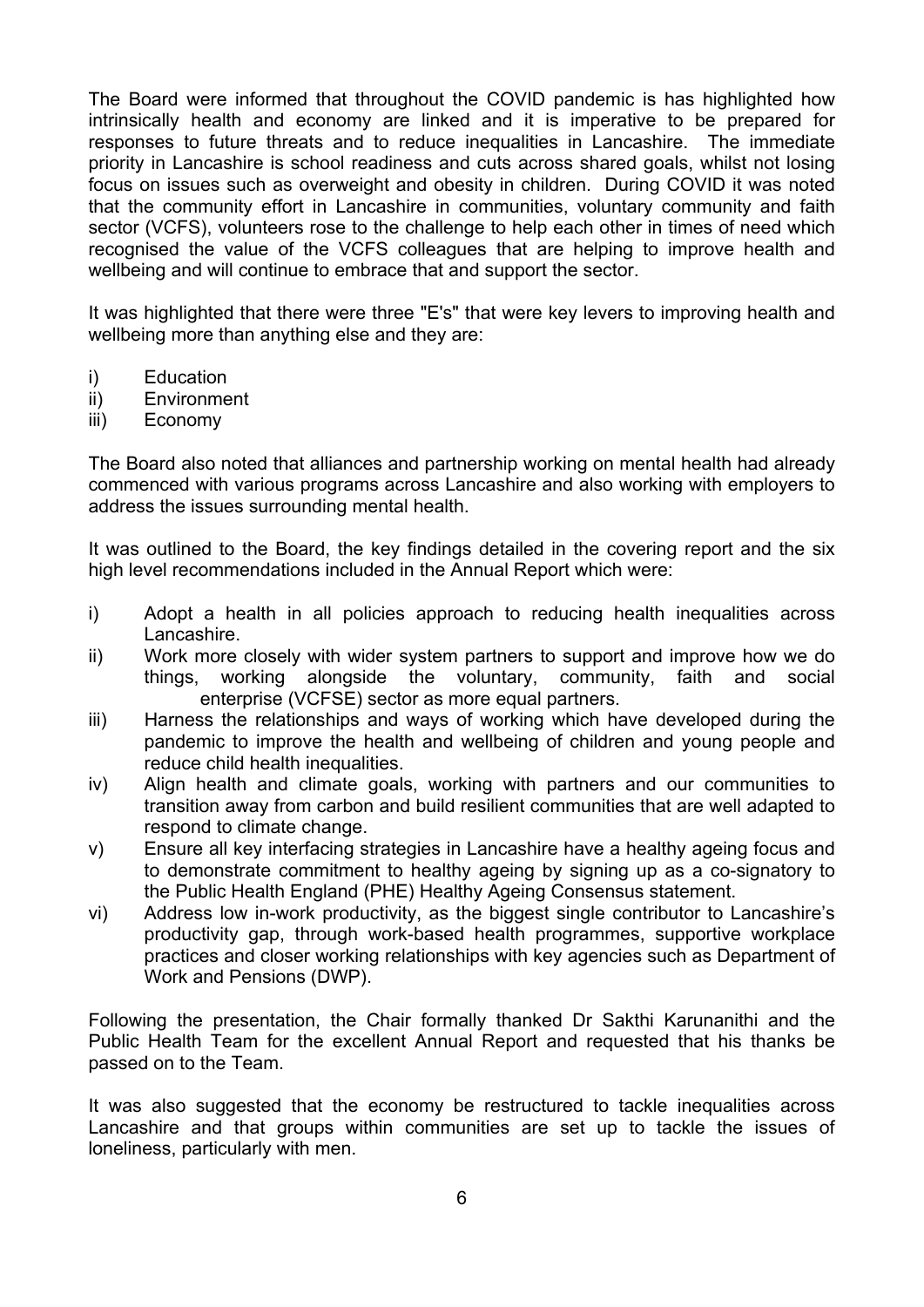In terms of the what the Lancashire Health and Wellbeing Board can do going forward with regards to the information highlighted in the report is that it needs to link the report with the Board development conversation and its' work programme to ensure the Board moves forwards in a different way and look at members being champions/ambassadors for a particular topic, as well as a commitment from the Public Health Team and wider health and wellbeing teams across Lancashire to support the endeavour in bringing more intelligence on what works and good practice in terms of polices. It was agreed that Dr Sakthi Karunanithi, Director of Public Health would speak further with regards to this in how to move this forward, with individual Board members.

**Resolved:** That the Lancashire Health and Wellbeing Board:

- i) Received the Annual Report of the Director of Public Health 2021- 2022.
- ii) Supported the high-level recommendations contained within the Annual Report.
- iii) Agreed that Dr Sakthi Karunanithi, Director of Public Health, Lancashire County Council speaks individually with members of the Board on how the Board can support the Annual Report and be ambassadors/champion issues for better outcomes in Lancashire.

# **8. Strategic Approach to Care, Health and Wellbeing**

Denis Gizzi, Deputy Chair of Lancashire Health and Wellbeing Board, NHS led a strategic discussion on the approach to care, health and wellbeing which is just the start of a much broader conversation engagement with partners and stakeholders.

The Board were informed that discussions have been taking place with different people in various meetings over the last two years as the pandemic was being managed and that there are three parts to those discussions:

- i) Context what has been learned from the last 18 months  $-2$  years.
- ii) Consider what can be done better together and move forward.
- iii) What third party essential requirements would be needed to do it and do it well.

It was suggested that as a system it needs to get better at predicting risk by using data and science to ensure there is organised and structed action in the way in which services fit together to ensure better quality and outcomes for residents in Lancashire. There is also the prediction of model of care so that it is structured in such a way that it delivers a better quality of care overall and be much more prescriptive around that system of care and if all those suggestions are balanced, and the resources are available, there would be a more structured, organised, systematic process of care planning.

Following the update, it noted that from a longer term strategic approach there is something about how this links with the broader digital strategy across the Integrated Care System and how it is embedded within that.

As a Board, it was suggested as to whether it should be driving this or using its' influence in the wider partnership. It was felt that the Board should not own this itself, however it